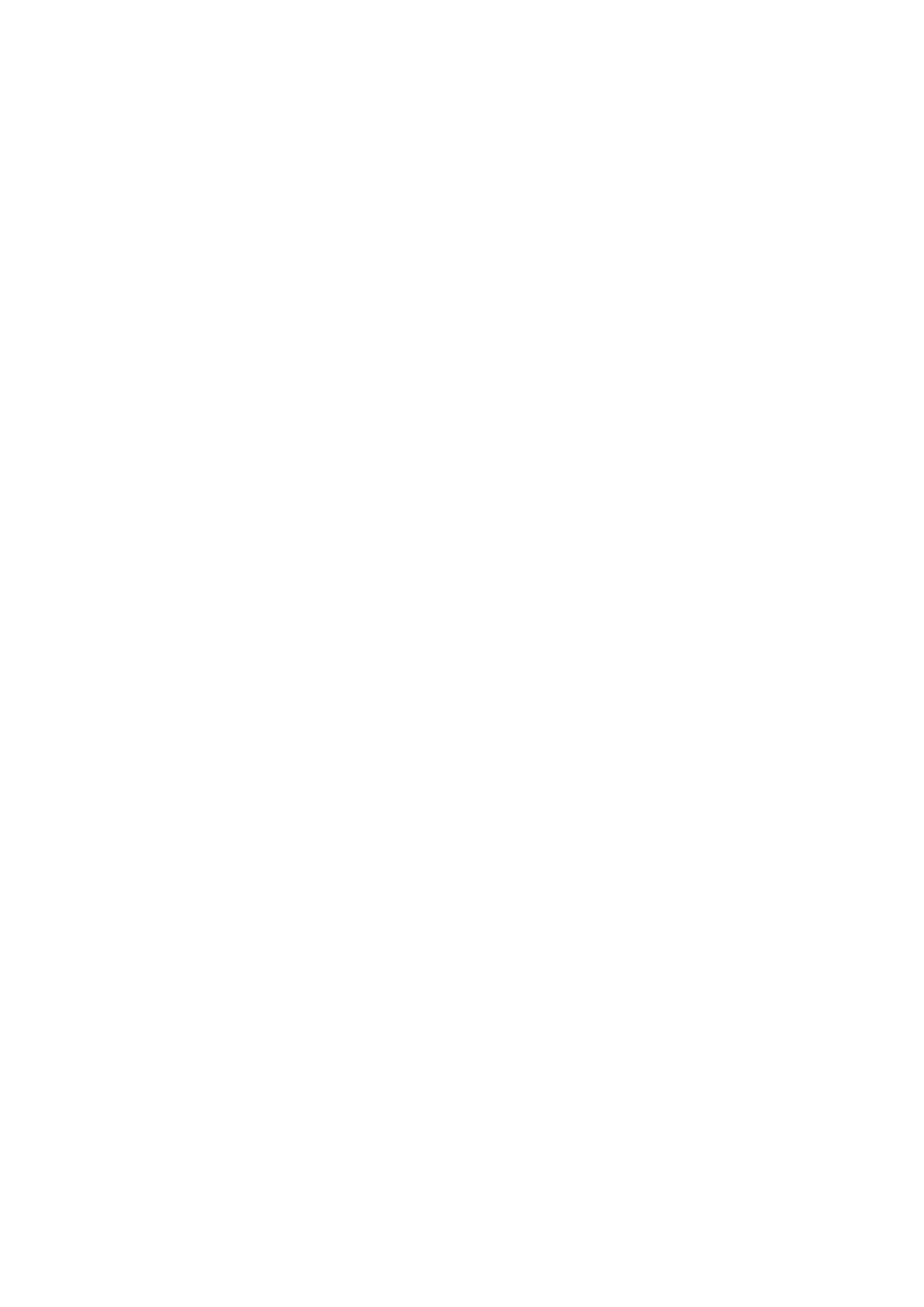# European University Institute

# **Robert Schuman Centre for Advanced Studies**

Migration Policy Centre

# **Foreign Assistance and Emigration: Accounting for the Role of Non-Transferred Aid**

Mauro Lanati and Rainer Thiele

EUI Working Paper **RSCAS** 2019/18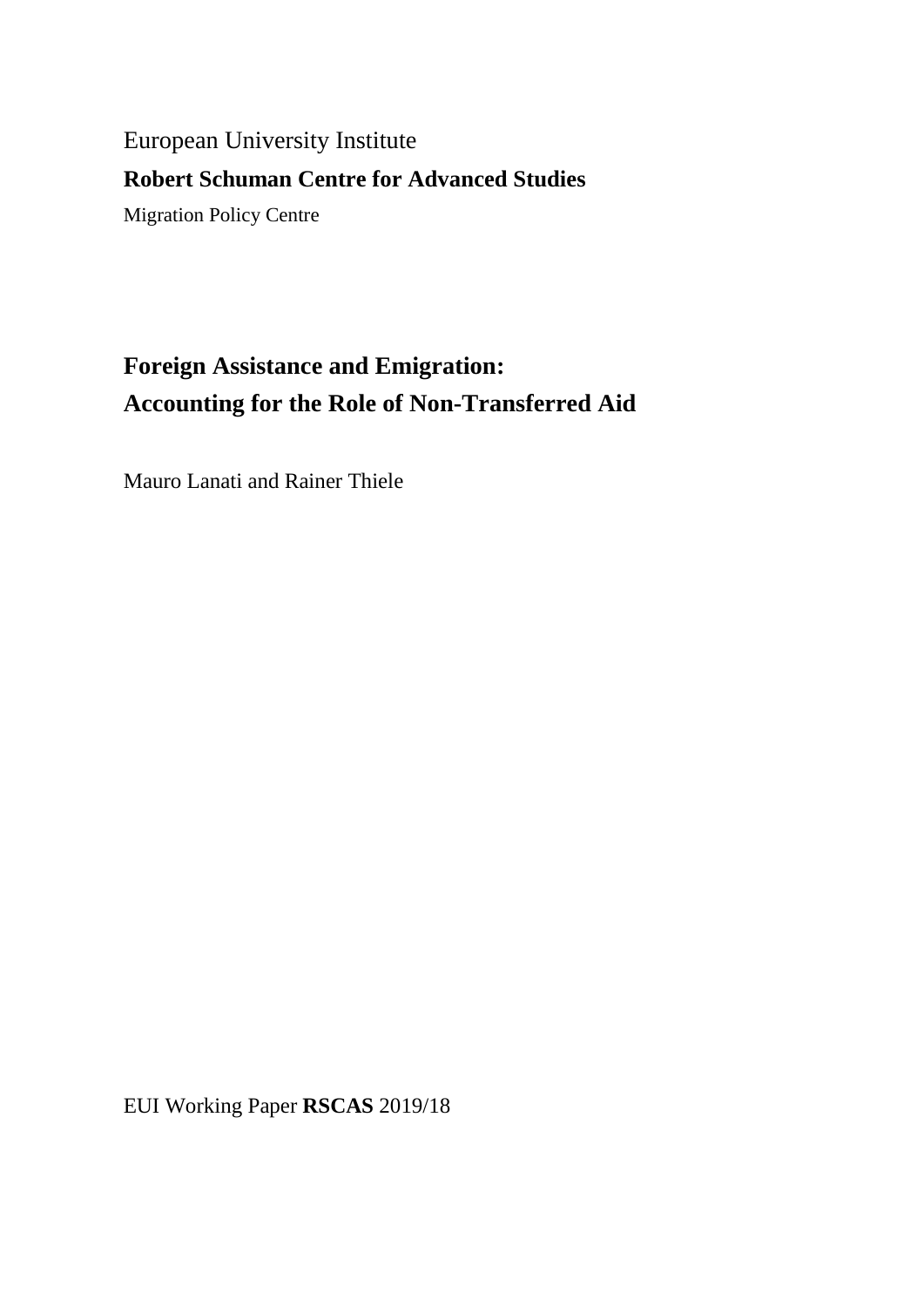This text may be downloaded only for personal research purposes. Additional reproduction for other purposes, whether in hard copies or electronically, requires the consent of the author(s), editor(s). If cited or quoted, reference should be made to the full name of the author(s), editor(s), the title, the working paper, or other series, the year and the publisher.

ISSN 1028-3625

© Mauro Lanati and Rainer Thiele, 2019

Printed in Italy, February 2019 European University Institute Badia Fiesolana I – 50014 San Domenico di Fiesole (FI) Italy [www.eui.eu/RSCAS/Publications/](http://www.eui.eu/RSCAS/Publications/) [www.eui.eu](http://www.eui.eu/) [cadmus.eui.eu](http://cadmus.eui.eu/dspace/index.jsp)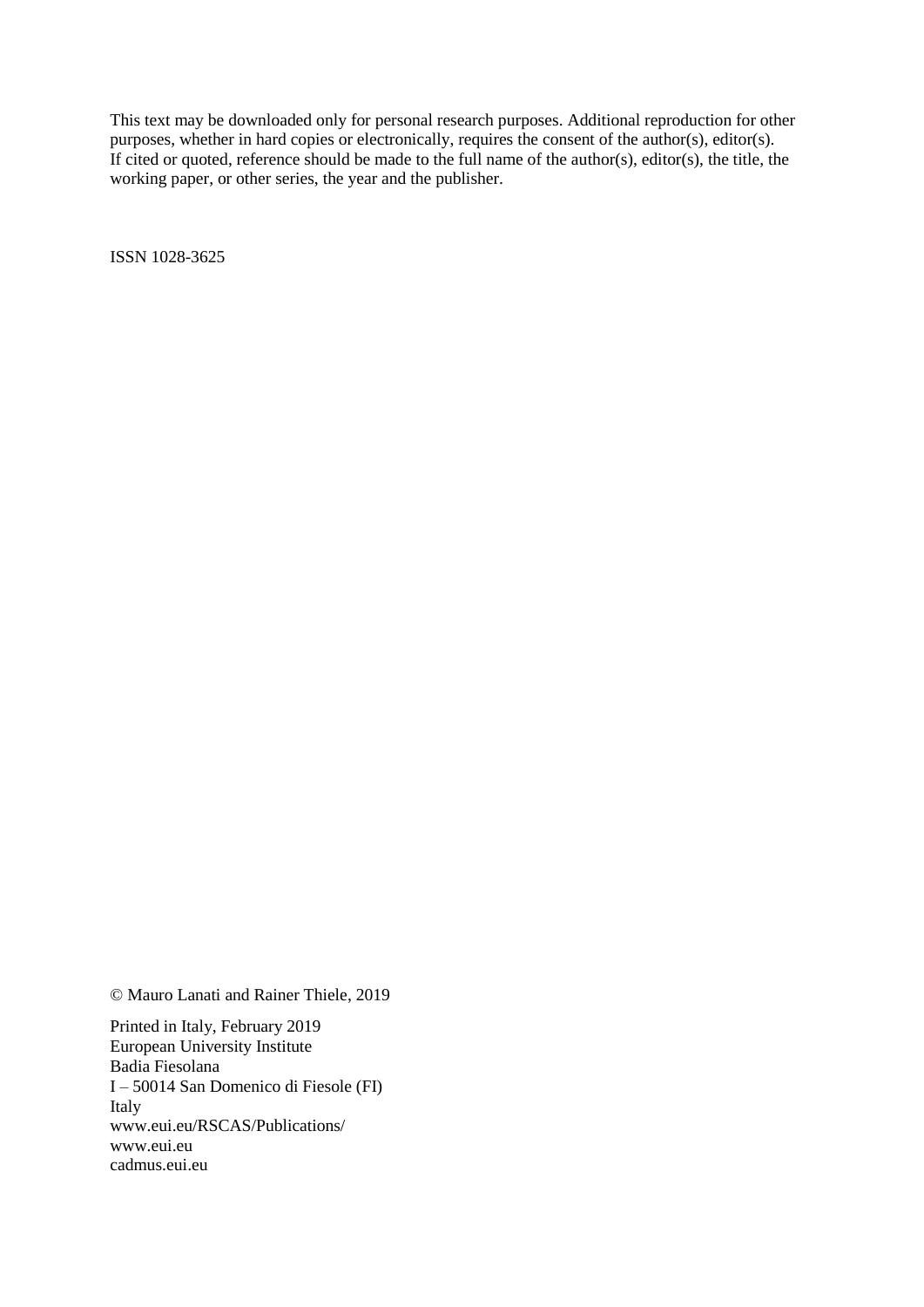## **Robert Schuman Centre for Advanced Studies**

The Robert Schuman Centre for Advanced Studies, created in 1992 and currently directed by Professor Brigid Laffan, aims to develop inter-disciplinary and comparative research on the major issues facing the process of European integration, European societies and Europe's place in 21<sup>st</sup> century global politics.

The Centre is home to a large post-doctoral programme and hosts major research programmes, projects and data sets, in addition to a range of working groups and *ad hoc* initiatives. The research agenda is organised around a set of core themes and is continuously evolving, reflecting the changing agenda of European integration, the expanding membership of the European Union, developments in Europe's neighbourhood and the wider world.

For more information: http://eui.eu/rscas

The EUI and the RSCAS are not responsible for the opinion expressed by the author(s).

#### **Migration Policy Centre (MPC)**

The Migration Policy Centre (MPC) is part of the Robert Schuman Centre for Advanced Studies at the European University Institute in Florence. It conducts advanced policy-oriented research on global migration, asylum and mobility. It serves governance needs at European and global levels, from developing, implementing and monitoring migration-related policies to assessing their impact on the wider economy and society.

The MPC bridges research and policy by providing EU and Member States' institutions with policy advice and by fostering dialogue between academics and policy-makers. It seeks to contribute to major issues of migration policy and governance while building links with the other key global challenges and changes.

The MPC working paper series, published since April 2013, aims at disseminating high-quality research pertaining to migration and related issues. All EUI members are welcome to submit their work to the series. For further queries, please contact the Migration Policy Centre Secretariat at [migration@eui.eu](mailto:migration@eui.eu)

More information can be found on:<http://www.migrationpolicycentre.eu/>

Disclaimer: The EUI, RSCAS and MPC are not responsible for the opinion expressed by the author(s). Furthermore, the views expressed in this publication cannot in any circumstances be regarded as the official position of the European Union.

For more information: http://eui.eu/rscas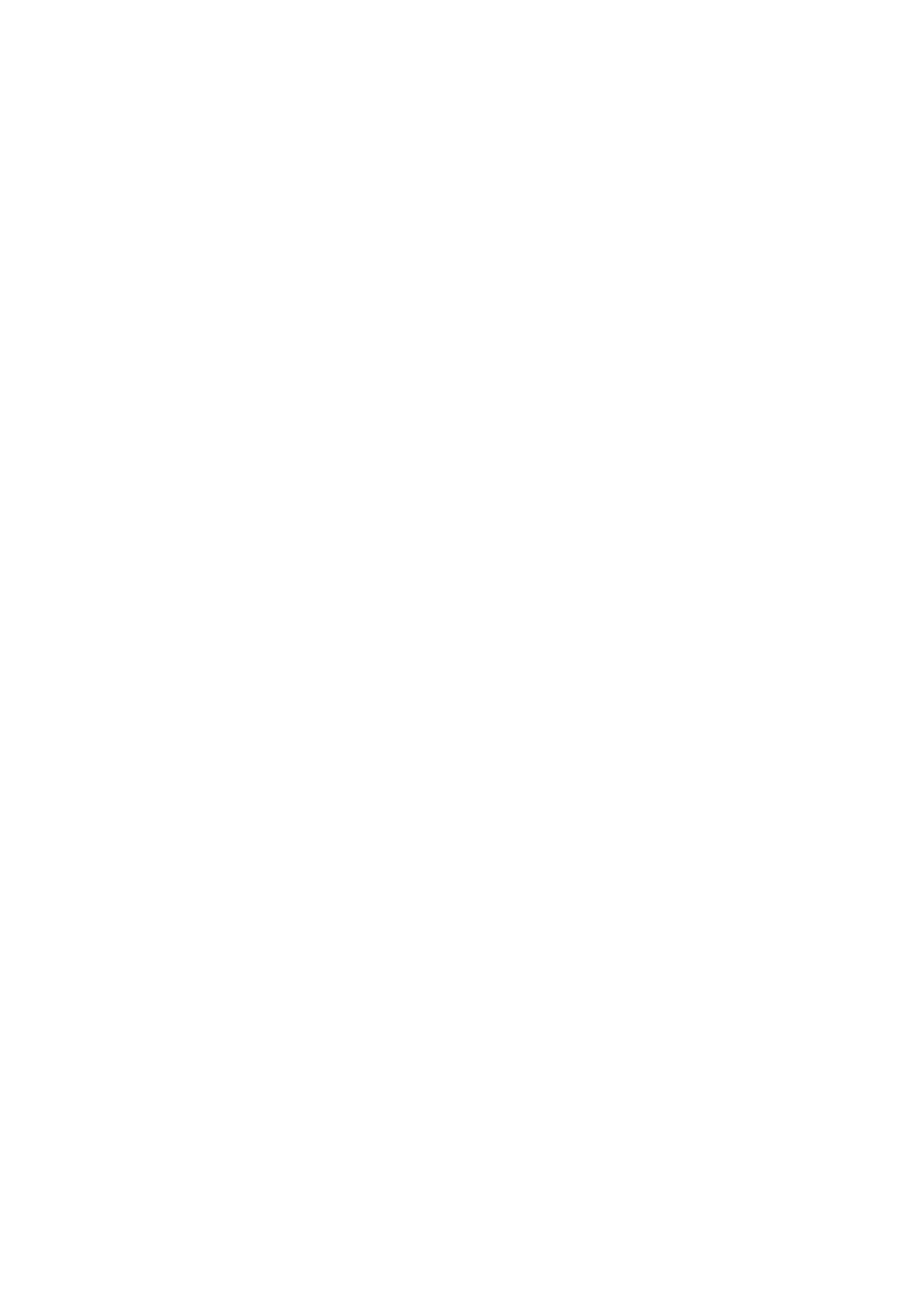#### **Abstract**

Since policymakers increasingly regard foreign aid as a means to manage international flows of migrants, it is important to obtain accurate empirical evidence on the complex link between aid and migration. Recent research has shown that the impact of foreign assistance on migrant flows is highly heterogenous across aid categories. In this paper, we focus on a dimension of heterogeneity that has so far not been considered in the literature, namely whether or not the delivery of foreign aid is associated with a transfer of resources to the recipient country. We show in a first step that non-transferred aid is quantitatively important, accounting for more than 25 percent of overall aid given by OECD DAC donors in 2016. Running separate gravity-type regressions for transferred and non-transferred aid, we then find that transferred aid has a much stronger (negative) impact on migration than the previously used total aid variable that includes the non-transferred component. As may be expected, non-transferred aid itself does not appear to affect migrant flows. A high share of non-transferred aid would therefore be at odds with donors' stated goal of tackling the root causes of migration.

### **Keywords**

Foreign Aid, Migration **JEL**: F22, F35, O15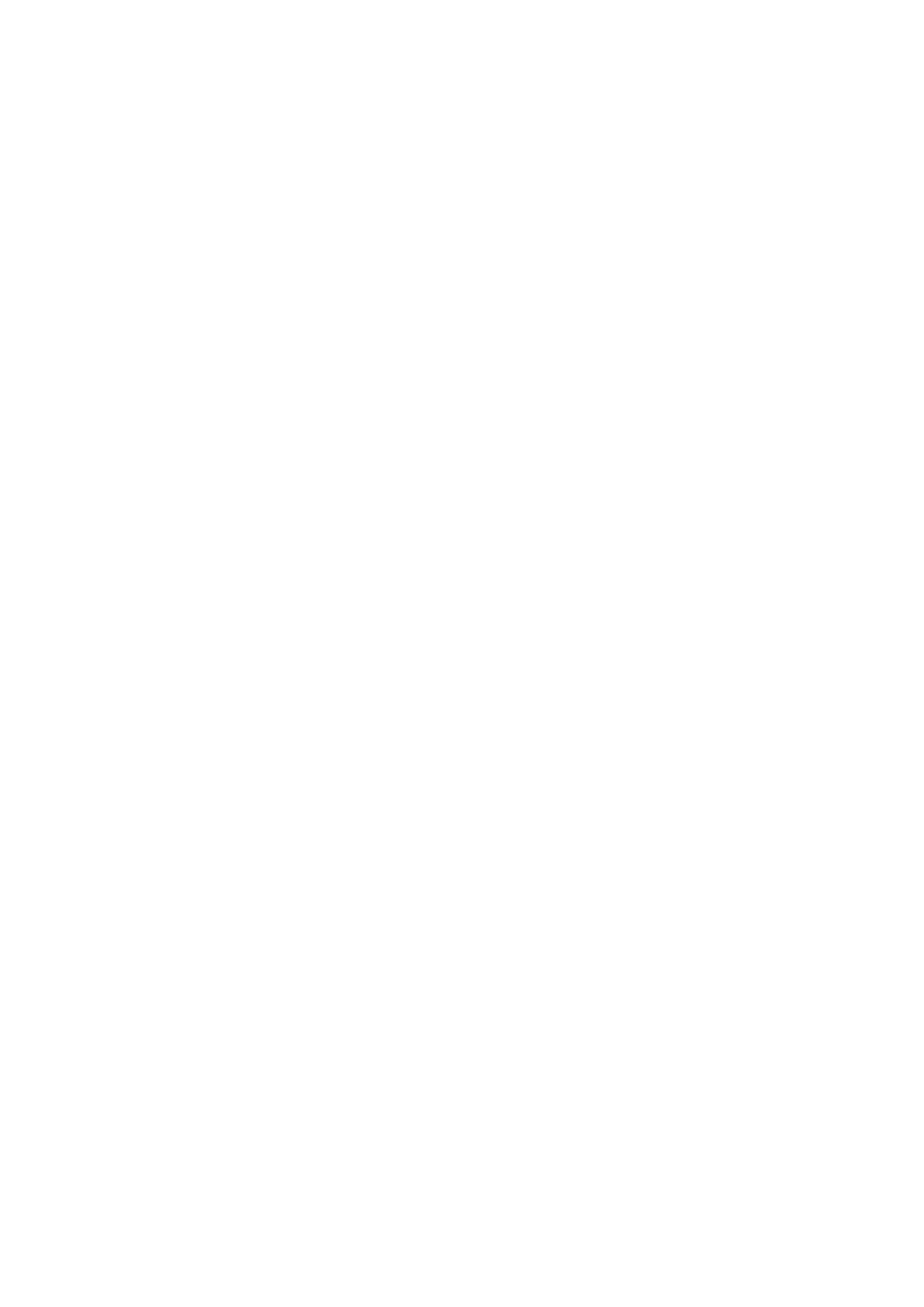#### **1. Introduction\***

 $\overline{\phantom{a}}$ 

At least since the large movements of refugees and other migrants to the EU in 2015, many policymakers see the scaling-up of foreign aid as a key instrument to stem migrant inflows. The underlying argument is that long-term development assistance can help address the root causes of migration through the creation of earning opportunities, quality education and better public services, thereby giving people an incentive to stay at home.

When it comes to assessing the impact of aid on emigration in order to verify whether policymakers' claims are justified, a main challenge is to account for the heterogeneity of the relationship between aid and migration – which is to be expected since aid can serve many different purposes, ranging from support of civil society to the establishment of large-scale infrastructure. Recent empirical research has provided some evidence in this regard by disaggregating foreign aid along various lines. For example, Lanati and Thiele (2018b) hypothesise that, broadly speaking, foreign aid can either raise incomes or improve public service provision within recipient countries. Using Clemens et al.'s (2012) distinction between early-impact aid, which may generate income growth in the short to medium term, and lateimpact aid, which immediately affects non-monetary dimensions of well-being but may lead to higher incomes only in the very long run, Lanati and Thiele find that a rise in late-impact aid is associated with falling emigration rates. Gamso and Yuldashev (2018a) compare the effects of rural and urban development aid on international migration. They find that countries that receive larger amounts of rural development aid have lower emigration rates, which is mainly attributed to additional investments in agricultural sector capacity building. By contrast, no significant link could be detected between aid to urban areas and migration.

Two further studies by Lanati and Thiele (2018a) and Gamso and Yuldashev (2018b) detect differential impacts on migration across sectoral aid categories. Lanati and Thiele (2018a) investigate the relationships between emigration rates and inflows of aid for social infrastructure, physical infrastructure and production sectors. All three aid categories have a statistically significant negative effect on emigration rates, but only the impact of aid to the social sector is relevant in quantitative terms. According to the estimates provided by Gamso and Yuldashev (2018b), emigration rates are lower where governance aid is higher, whereas aid intended to promote economic or social development does not affect emigration rates.

A common pattern that emerges from all these studies is that any major impacts of aid on migration tend to run through improved public services that provide incentives for people to stay in their home countries. There is no indication of empirically relevant income-enhancing effects of foreign aid that might give rise to increased emigration by allowing would-be migrants to incur the costs of moving to destination countries.

In this paper, we focus on another important dimension of heterogeneity that has so far been neglected in the literature, namely whether or not the delivery of foreign aid is actually associated with a transfer of resources to the recipient country. We depart from Qian's (2015) observation that a substantial share of the foreign aid reported by OECD Development Assistance Committee (DAC) donors is spent within their own borders. This so-called *non-transferred* aid is usually not considered a separate analytical category, even though it can be expected to differ fundamentally from *transferred*  aid as concerns its impact on outcome variables such as emigration rates.<sup>1</sup> In line with the discussion

<sup>\*</sup> The authors are grateful to Martin Ruhs, João Santos Silva, Jean-Christophe Dumont and the participants at an OECD research seminar in Paris for helpful comments and suggestions. We also thank Stiftung Mercator for financial support under project number PN 14-297.

<sup>1</sup> Note that the inaccuracies that may result from simply aggregating transferred and non-transferred aid are not restricted to the estimates of the aid-migration relationship presented in this paper. A similar reasoning applies to large parts of the aid effectiveness literature, including the long-standing controversy on whether foreign aid raises economic growth.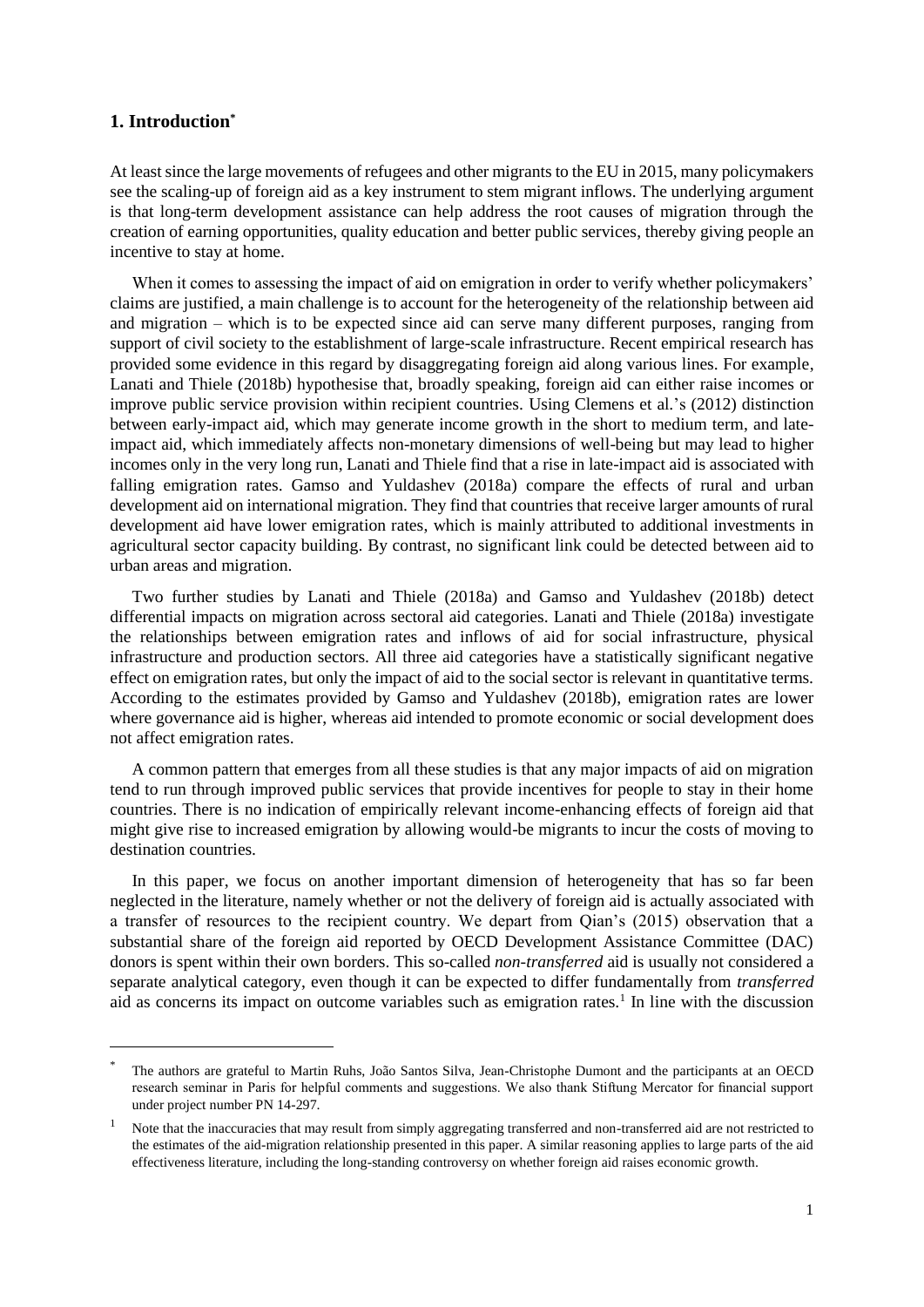above, aid that involves a transfer of resources to the recipient country may affect migration decisions through raising individual incomes and/or improving the quality of public services. By contrast, in the absence of a resource transfer would-be migrants do not experience such direct tangible benefits, which implies that non-transferred aid is unlikely to be effective in tackling the root causes of migration. There may still be some indirect impacts of non-transferred aid on migration, for example if experts paid by donor governments provide useful advice that helps improve institutional quality in recipient countries.

Our contribution to the literature is twofold. First, we update and extend Qian's (2015) previous account of the non-transferred aid delivered by OECD donors. In particular, we discuss in some detail how spending on refugees within donor countries evolved after the recent refugee crisis, and why such spending is regarded as part of international development cooperation at all. It turns out that the surge in foreign aid since 2015 has largely been driven by steeply increasing in-donor refugee costs. Second, we analyse whether and to what extent separating transferred aid from non-transferred aid qualifies previous estimates of the relationship between aid and migration. To the best of our knowledge, we are the first to make this distinction in the empirical aid effectiveness literature. Our regression results suggest that transferred aid has a markedly stronger impact on migration than total aid including the non-transferred component. Future research will have to show whether this carries over to other parts of the aid effectiveness debate, such as the link between foreign aid and economic growth. As expected, non-transferred aid itself does not appear to affect migrant flows.

The remainder of the paper is structured as follows. In Section 2, we provide an overview of the composition and quantitative importance of non-transferred aid in OECD DAC donor countries, putting a focus on the 10 donors with the largest aid disbursements. Section 3 first describes the econometric approach as well as the data employed in the empirical analysis, and then presents and discusses the regression results. Section 4 concludes.

#### **2. The Significance and Pattern of Non-Transferred Aid**

We divide foreign aid into *transferred* and *non-transferred* aid based on the classification proposed by Qian (2015). Non-transferred aid comprises all forms of assistance spent within donor borders such as *School Training*, *Imputed Student Costs*, *Administrative Costs*, *Development Awareness*, *Refugee Costs* and *Debt Relief* (see Table A1 for a brief description of each item). We add to Qian's classification the volume of aid spent on *Donor Personnel*, which includes costs for experts, consultants, teachers, academics, researchers, volunteers and contributions to public and private bodies for sending experts to developing countries. Debt Relief is included because technically it is not considered a transfer of new resources to recipient countries. However, unlike the other modes of non-transferred aid delivery, it may give rise to an indirect transfer of resources: reducing the overall debt burden could raise economic growth, e.g. through higher private or public investment (see, for example, Marcelino and Hakobyan, 2014). It could also encourage governments to spend more on public services such as schools and health care services, which in turn may curtail emigration. In one of our robustness checks below we address this issue by separately estimating whether a rising share of debt relief in total aid leads to changes in emigration levels.

Among the remaining components of non-transferred aid, in-donor refugee costs stand out. Unlike other items such as awareness campaigns, which might help raise support in donor countries for scaling up foreign aid, they are virtually unrelated to development in recipient countries. One might therefore wonder why these costs count as official development aid (ODA) at all.<sup>2</sup> The OECD's DAC argues that expenditures in donor countries for the sustenance of refugees – including food, shelter and training –

 $\overline{\phantom{a}}$ 

<sup>&</sup>lt;sup>2</sup> One might be inclined to suspect that the countries most affected by the recent refugee crisis lobbied to count the costs of hosting the refugees as part of their ODA quota. This is not the case, however: specific instructions on the reporting of indonor refugee costs were already introduced by the OECD's DAC in 1988 (OECD, 2016).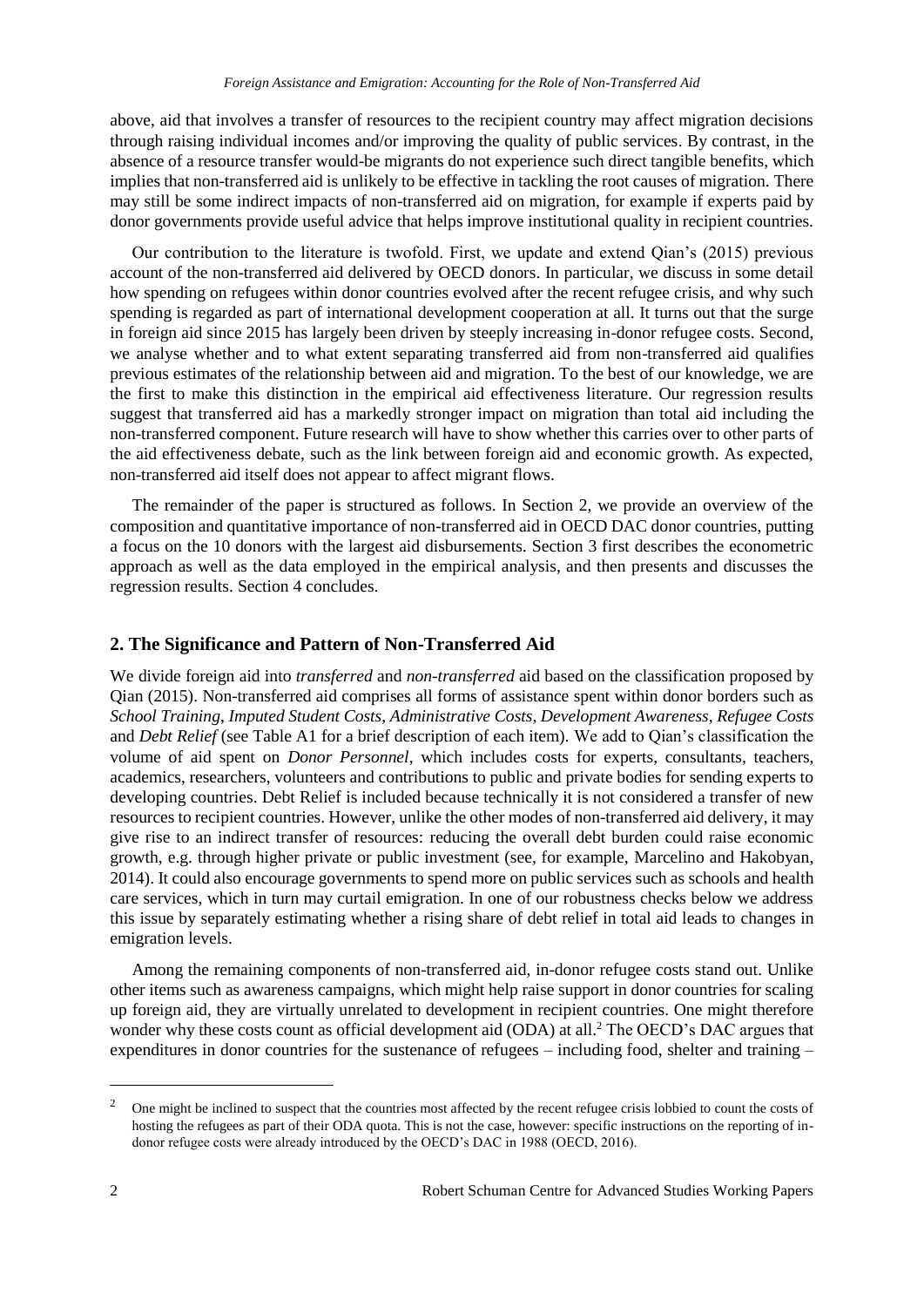during the first twelve months of their stay constitute a kind of humanitarian assistance for those who are forced to leave their home countries (OECD, 2018). In doing so, the organisation deviates from its general principle of defining development aid as assistance to developing countries and the people living in these countries.

Figure 1 plots the percentage of foreign assistance that is not transferred to the recipient country over the period 2006 to 2016 for the top 10 donors (in 2013) and for all members of the OECD's DAC combined. From a peak of almost one third in 2006, the share of non-transferred aid for all DAC members fell to about 20% and roughly stayed at that level until 2014. It rose again in the period 2014- 2016, from 18% to 26%. The two large non-EU donors – Japan and the United States – tend to rely less on non-transferred aid than the average, while EU countries with the exception of the United Kingdom generally spend larger portions of foreign assistance within their own borders. Interestingly, this pattern applies to both *traditional* as well as *new* EU donors. Table A2 in the Appendix shows that in 2016 excommunist EU members such as Bulgaria, the Czech Republic, Hungary, Latvia, Slovenia and Lithuania delivered more than 40% of their aid in the form of non-transferred assistance.

From Figure 2, which depicts non-transferred aid by type for all donor countries over time, it can clearly be seen that the peak in 2006 is due to exceptionally high debt relief, $3$  whereas the recent rise in non-transferred aid has predominently resulted from an increase in in-donor refugee costs. <sup>4</sup> Other forms of non-transferred aid have remained roughly constant over the period under consideration.

The recent surge in in-donor refugee costs is undoubtedly related to the 2015 European refugee crisis and the arrival of unprecedented numbers of migrants on the Southern European coasts. This becomes obvious when looking at the most affected EU countries.<sup>5</sup> Among the preferred final destinations for refugees, Germany increased foreign assistance in the form of refugee costs from 1% to 30% of total ODA over the period 2014-2016, while in the case of Sweden the share almost doubled from 25% in 2014 to 49% in 2015 (Figure 3). For Italy and Greece, the main EU countries of first arrival for irregular migrants, refugee costs even accounted for the vast majority of the foreign aid budget in 2016, with 66% and 92% respectively (Table A2).

#### **3. Econometric Analysis**

Having shown that non-transferred aid is a relevant category in quantitative terms, we now investigate empirically how taking it explicitly into account affects estimates of the relationship between aid and migration.

#### *a. Method and Data*

l

Our econometric specification builds on a standard gravity model of international migration (e.g. Beine and Parsons, 2015), to which we add the overall aid received by country i from all donors j as a factor potentially affecting migration decisions, along the lines of previous studies by Berthélemy et al. (2009) as well as Lanati and Thiele (2018a, 2018b). The baseline regression equation is given by

$$
EM_{ijt} = \alpha_i + \alpha_{jt} + O_{it-2} * \nabla + OD_{ijt-2} * \vartheta + e_{ijt}
$$
 (1)

<sup>3</sup> See Nunnenkamp and Thiele (2013) for a discussion of the debt-related measures – for example large-scale debt reductions for Nigeria and Iraq, but also debt relief operations within the framework of the HIPC initiative – that were taken in the mid-2000s.

<sup>&</sup>lt;sup>4</sup> The recent rise in overall aid disbursements reported for OECD DAC donors is largely due to the surge in refugee costs (OECD, 2017).

<sup>5</sup> It has to be noted that data on in-donor refugee costs are not necessarily comparable between donors as reporting practices vary in terms of categories of refugees included, types of expenditures covered and methodology used to assess costs (OECD, 2016).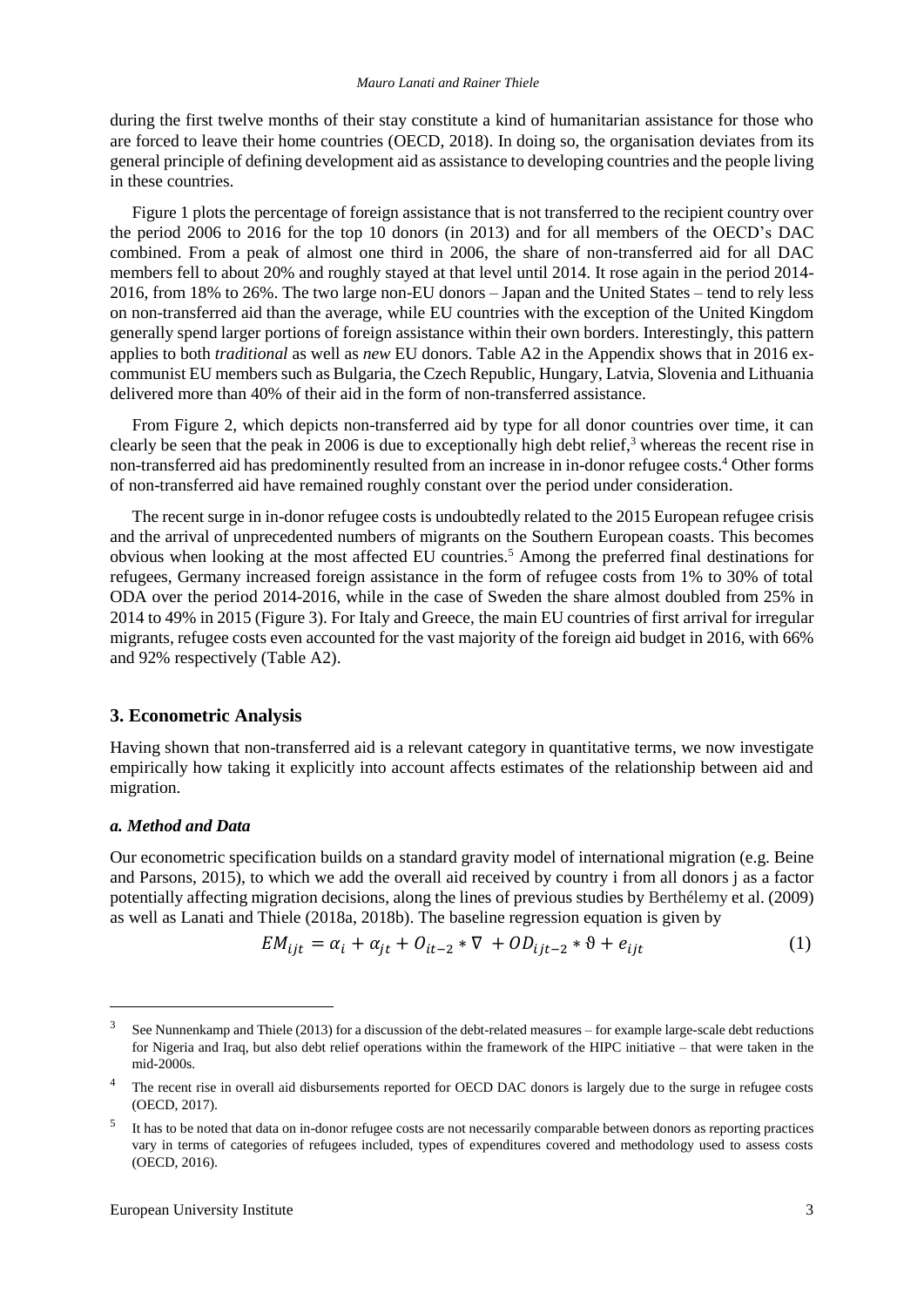Bilateral emigration flows  $EM_{ijt}$  from origin *i* to destination *j* are regressed on a number of originspecific factors  $O_{it-2}$  as well as dyadic factors  $OD_{ijt-2}$ .<sup>6</sup> In addition to the aggregate aid received by country i, we consider a standard set of origin-specific control variables. These comprise socioconomic push factors (GDP per capita and the share of unemployed people), a variable that controls for the quality of governance (political stability), the incidence of conflict, demographic push factors at origin – which we capture by the total dependency ratio, i.e. the total population aged less than 15 or over 64 as a share of the working age population – and the size of the population. We are not including destination characteristics, as the impact of those factors will be absorbed by the inclusion of destination-time fixed effects. Among the dyadic determinants we distinguish time-varying migrant network effects, which we capture by the pre-determined stock of migrants from country *i* living in country *j*, from a time-invariant component of migration costs proxied by physical and linguistic distance as well as past colonial relationships.

All the covariates are predetermined with respect to migration flows, with a lag of two periods ( $t$  – 2). This at least partly addresses concerns that our aid variable may be endogenous due to reverse causality.<sup>7</sup> In addition, only the bilateral part of the total ODA that country i receives is potentially affected by migration from country i to country j, e.g. because migrants successfully lobby the government in the destination country to allocate more aid to their country of origin (Lahiri and Raimondos-Møller 2000). We are therefore confident that reverse causality is not a major issue in our estimation, but still refrain from making strong causal claims regarding the link between aid and migration.

To further attentuate potential estimation biases, we include origin  $(\alpha_i)$  as well as destination-time  $(\alpha_{it})$  fixed effects. In particular, the inclusion of  $\alpha_{it}$  absorbs the impact of migration policies, which are likely to be highly significant drivers of migration decisions but for which data are often not readily available. This specification also allows us to account for multilateral resistance to migration.<sup>8</sup> Failing to do so in the gravity framework could lead to significant biases in the estimated coefficients of the determinants of migration (Bertoli and Fernandez-Huertas Moraga, 2013). The inclusion of destinationtime fixed effects will completely account for multilateral resistance to migration in receiving countries, which is likely to be the most imptortant factor in the context of international migration, given the key role that migration policies of the destination country play (Beine and Parsons, 2015). Moreover, in the Appendix we show that adding origin-time dummies to Equation 1 leaves all the dyadic coefficients substantially unchanged (Table A5).<sup>9</sup> The resulting estimates of origin-year fixed effects are then used as the dependent variable to estimate the impact of foreign aid with a two-step approach (Table A6).<sup>10</sup> The estimated coefficients are in line with the standard regression results presented in this paper. This makes us confident that our model effectively captures multilateral resistance to migration in origin countries as well.

 $\overline{a}$ 

<sup>6</sup> As in some previous studies (see for instance Ortega and Peri, 2013; Berthélemy et al., 2009), we regress bilateral emigration on origin-specific factors such as the volume of ODA received, controlling for the size of origin's population. This is roughly equivalent empirically to estimating the effect of ODA per capita on bilateral emigration rates. We alternatively ran the regression with emigration rates as the dependent variable (Table A3 in the Appendix) and obtained very similar results for our main variables of interest, which we find reassuring.

<sup>7</sup> Predetermined values with larger lags would further attenuate the issue of reverse causality; however, they also lead to a smaller sample size due to the reduced time-span. We estimated Equation (1) using controls at different lags ( $t - 1$  and  $t -$ 4) and obtained similar results (available upon request).

<sup>8</sup> Multilateral resistance to migration denotes the fact that the choice of a potential migrant to move to a given destination country depends not only on the attractiveness of the country of destination relative to the country of origin, but also on how this relates to the opportunities to move to other destinations.

<sup>&</sup>lt;sup>9</sup> This result is in line with Parsons (2012).

 $10$  A detailed discussion of the two-step approach applied to gravity models is provided by Head and Mayer (2014).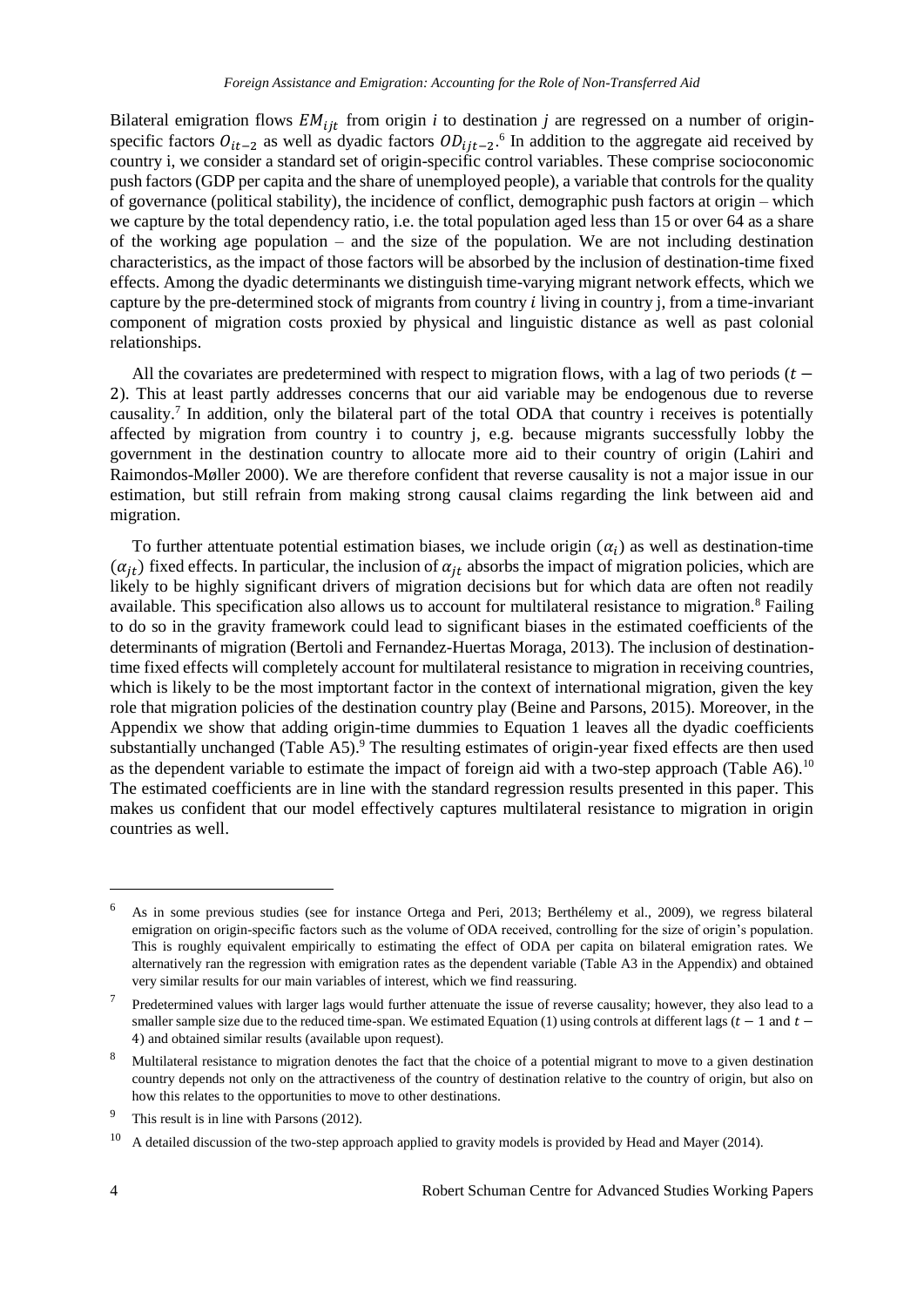#### *Mauro Lanati and Rainer Thiele*

Regressions are run separately on transferred aid as well as non-transferred aid using the classification discussed above. In accordance with previous gravity model applications (e.g. Beine and Parsons, 2015), we rely on the Poisson pseudo-maximum likelihood (PPML) approach to estimate Equation (1). Our preferred choice is driven by the share of zeros that is fairly low but not negligible (around 12% of total observations). As Silva and Tenreyro (2006) pointed out, the presence of zeros creates correlation between the covariates and the error term, leading to an inconsistency of OLS estimates. To check for the robustness of our results, we compare the PPML estimates of Equation (1) with their OLS counterparts.

The sample used in the econometric analysis includes 29 donor (migrant destination) countries and 125 recipient (migrant origin) countries. The period under consideration is 2009–2016. For total aid received – our main variable of interest – data are gross disbursements expressed in 2016 constant US dollars from the OECD Creditor Reporting System (CRS) dataset. Non-reported values of ODA are treated as zeros. Data on migration – both the bilateral stocks of immigrants born in country *i* and resident in country *j* as well as the annual bilateral migration flows – are from the OECD international migration database.<sup>11</sup> The missing observations in the migration dataset are automatically dropped. We take three- years averages  $(t - 1, t - 3)$  for the total aid received to account for the volatility of annual aid flows. The rest of the covariates are constructed and have the same source as described in Lanati and Thiele (2018a). Basic descriptive statistics for all variables are shown in Table A3 of the Appendix.

#### *b. Regression Results*

Table 1 reports our baseline estimates of Equation (1) using PPML (columns 1-3) and OLS (columns 4- 6). The model is estimated for total ODA as well as the transferred and non-transferred aid components. Our main variable of interest – the aggregate ODA received – is negatively associated with migration flows. In line with Lanati and Thiele (2018a; 2018b), the effect of total ODA on emigration is moderate but non-negligible: a 10% increase in ODA would decrease bilateral emigration on average by 1%. The impact of transferred aid on migration is about 50% higher than that of total ODA, whereas nontransferred assistance does not seem to affect emigration. Reassuringly, this pattern holds across estimators, although the coefficients of our variable of interest are lower in absolute value when estimated using a log linear model. $^{12}$ 

Among the control variables, all those that are significant have the expected sign. A larger diaspora, linguistic affinity and a colonial relationship all spur migration flows. Conversely, the larger the distance between origin and destination (i.e. the greater the migration costs), the lower, on average, the associated migration flows. The dependency ratio also has the expected negative effect on migration flows: a high total dependency ratio indicates a scarcity of workers to support both the young and the elderly, which reduces the likelihood of emigration. As hypothesised, unemployment in countries of origin constitutes a push factor for would-be migrants. The impacts of income at origin, political stability, conflict and

 $\overline{\phantom{a}}$ 

<sup>11</sup> We are aware of the limitations of the OECD International Migration Database regarding the comparability across OECD destinations (see Ortega and Peri (2013) and Mayda (2010) for a discussion). While the existing inconsistencies can make a pure cross-country comparison inaccurate, it is reasonable to argue that changes over time can be compared. To test the robustness of our results, we re-estimate Equation (1) using migration data from Eurostat for a subsample of European destinations. For these destinations, migration statistics are calculated according to more harmonised criteria (see Eurostat (2018) for information on the comparability of the Eurostat dataset). The estimates, which are available upon request, are in line with the results presented in this paper.

<sup>12</sup> The results of estimating Equation (1) are also similar when using the Tobit approach (EK Tobit) suggested by Eaton and Kortum (2001), which according to Head and Mayer's (2014) Monte-Carlo simulations provides consistent estimates in the presence of a substantial share of zeros. The statistics of this robustness check are not shown but are available upon request.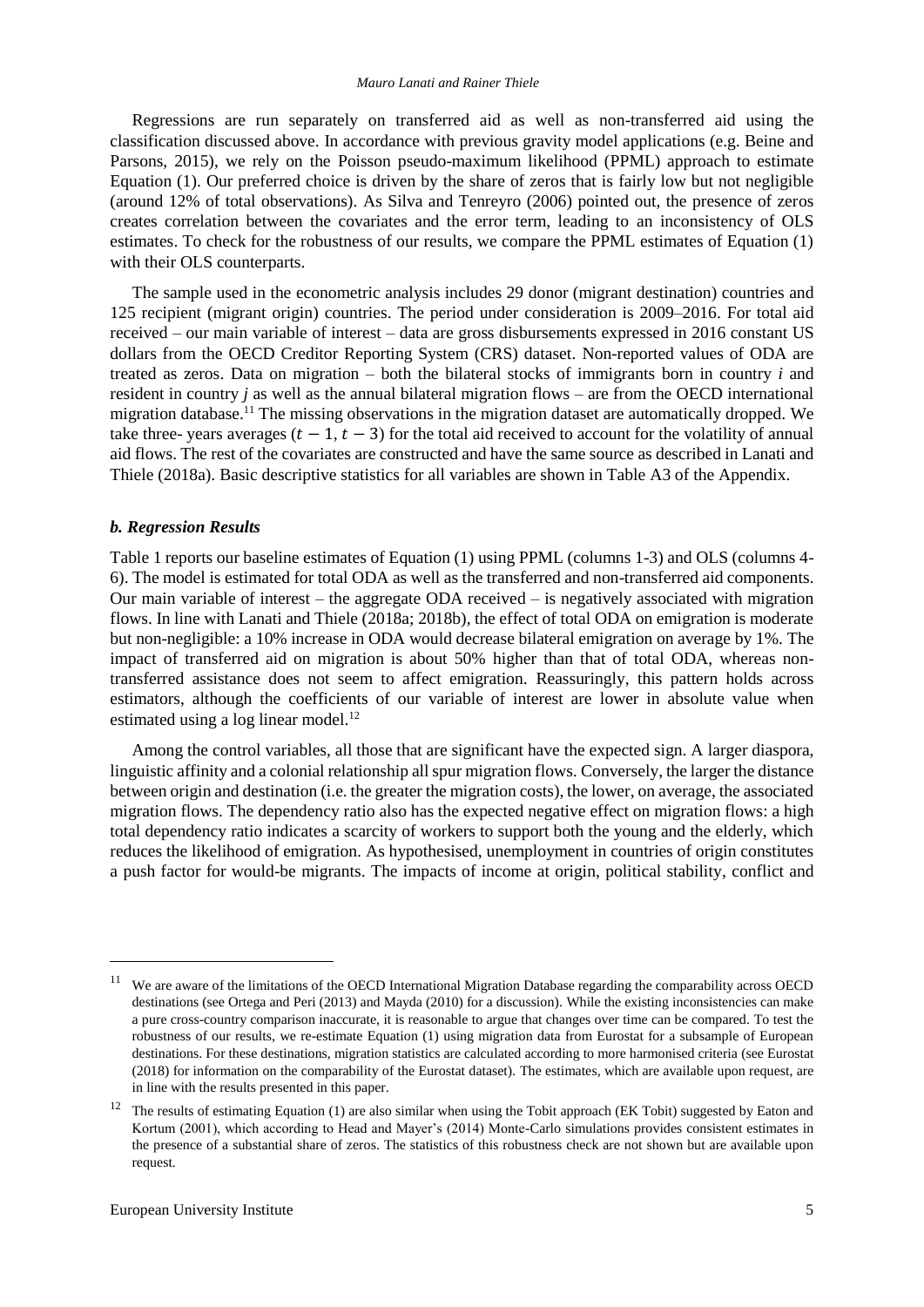population are insignificant.<sup>13</sup> The first three of these variables have already been found to have ambiguous effects in previous research (see, for instance, Ortega and Peri, 2013; Beine and Parsons, 2015; Lanati and Thiele, 2018a).

The insignificant coefficient of population is surprising given the use of emigration flows as a dependent variable; it may signal model mis-specification due to omitted variables. To address this issue, we augment the gravity specification by including asymmetric-dyadic fixed effects, which capture unobserved factors potentially correlated both with the error term and the explanatory variables (Faye and Niehaus, 2012; Lanati and Thiele, 2018b). As shown in Table 2, the coefficients for the control variables maintain the same sign as in the previous model; however, the effects of population, income per capita and political stability all become statistically significant. The estimated impact of the ODA received is slightly lower than in the baseline for both transferred and non-transferred aid, with the latter again being statistically insignificant, leaving the conclusion of the baseline regression substantially unaffected.

Furthermore, our disaggregated analysis has potential limitations that are a consequence of the macro orientation of the research question, i.e. the aim to explain the aggregate migration response to foreign aid. While the share of *non-transferred* aid is fairly substantial (see Figure 1), the exclusion of all the volume of *transferred* assistance in Equation (1) may lead to biased estimates due to model misspecification. To address this omitted-variable bias, we follow Aleksynska and Peri (2014) and use the fact that the value of ODA labelled as "*non-transferred*" (Non-Transferred Aid), is equal to aggregate ODA (Aggregate Aid) multiplied by the corresponding share of non-transferred aid (Non-Transferred Share), i.e. Non-Transferred Aid = Aggregate Aid \* Non-Transferred Share. Hence, by taking logs and using log properties, we can separate the effect into two terms: ln (Aggregate Aid) + ln (Non-Transferred Share). The same reasoning applies to the main components of non-transferred aid such as *Debt Relief*, *Administrative Costs* and *Refugee Costs*, as well as for transferred aid. The advantage of this type of specification is that aggregate ODA absorbs omitted variables that affect both aid and migration, allowing us to isolate and disentangle the extra impact of transferred aid and different non-transferred aid categories on migration flows. In accordance with our predictions, the results reported in Table 3 suggest that an increase in the share of non-transferred assistance does not affect the decision to emigrate. This also holds for the specific components of non-transferred aid, including debt relief, which we argued above might indirectly shape the incentives of would-be migrants. By contrast, a higher share of transferred aid is clearly associated with lower emigration.

#### **4. Concluding Remarks**

In this paper, we have first shown that non-transferred aid accounts for a substantial share of overall ODA given by OECD DAC donors, and that the recent scaling-up of aid reported by the OECD is predominently due to a steep increase in in-donor refugee costs. In a second step, we have examined the role of non-transferred aid in estimating the relationship between aid and migration. Running separate regressions for transferred and non-transferred aid, we obtain robust evidence that only the former has a statistically significant (negative) effect on emigration from developing countries. The high share of non-transferred aid that we observe for various donors is therefore at odds with the frequently stated goal of tackling the root causes of migration. Such spending may serve important purposes, e.g. to assist arriving refugees in meeting their basic needs, but it is not the same as transferring resources to developing countries. Including the non-transferred categories in overall aid figures overestimates the amount of money available for improving living conditions in low-income countries.

 $\overline{\phantom{a}}$ 

<sup>&</sup>lt;sup>13</sup> The results are robust to the inclusion of alternative institutional variables which proxy for the quality of the recipients' government (*Regulatory Quality*) and democracy (*Voice and Accountability*). The estimates of these alternative specifications are available upon request.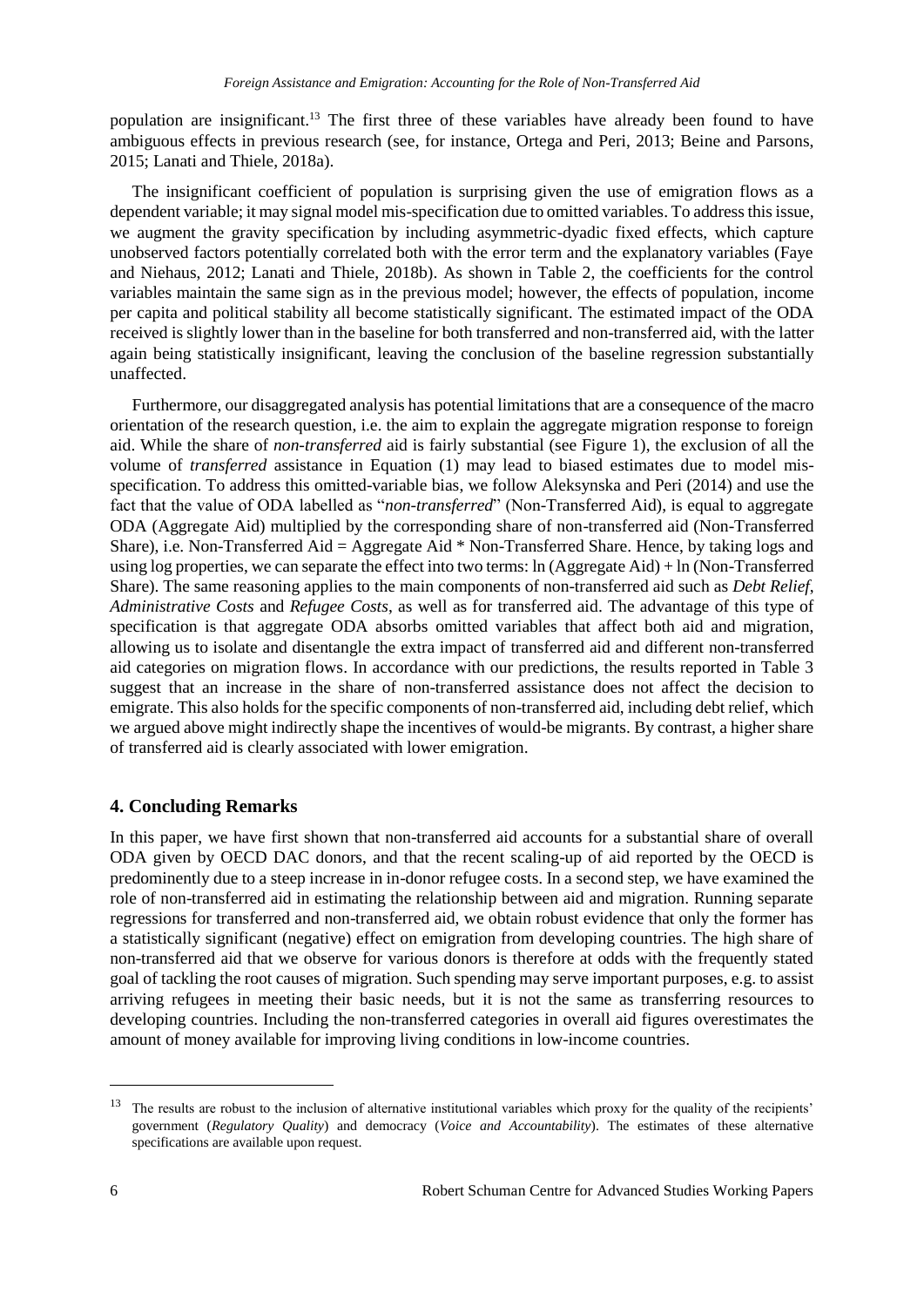Our results for transferred aid point in the same direction as previous research that points to a dampening effect of aid on migration through the provision of public services. In quantitative terms, transferred aid has a markedly stronger impact on migration than total aid including the non-transferred component, but the link is still fairly modest: taking our point estimates at face value, a doubling of transferred aid would lower emigration by about 15%. The rise in aid that would translate into a sizeable reduction of emigration thus appears to be unrealistically high.

From a conceptual point of view, it is important to note that the relevance of accounting for nontransferred aid is not limited to the relationship between aid and migration. Whether or not aid is spent in the recipient country is, for example, also likely to matter in terms of its impact on economic growth. Future research that makes a distinction between transferred and non-transferred aid in aid-growth regressions in order to check whether previous results hold up would be highly welcome as it might add a new perspective to one of the most controversial debates in the international development literature.

A further promising avenue for future research would be to consider heterogeneity not only in foreign aid but also in the migration variable. The only existing study that does so is Moullan (2013), who examines the impact of aid targeted at the health sector on the emigration rates of physicians. Additional analyses along these lines – for instance regarding the association between aid for higher education and the emigration of students, or the differential impact of different kinds of aid on high-skilled versus lowskilled emigration from developing countries – would help obtain a more nuanced picture of the link between aid and migration that can better inform policymaking.

#### **References**

- Aleksynska, M., and G. Peri (2014). Isolating the Network Effect of Immigrants on Trade. *The World Economy* 37 (3): 434-455.
- Beine, M., and C. Parsons (2015). Climatic Factors as Determinants of International Migration. *Scandinavian Journal of Economics* 117 (2): 723-767.
- Berthélemy, J.-C., M. Beuran, and M. Maurel (2009). Aid and Migration: Substitutes or Complements? *World Development* 37 (10): 1589-1599.
- Bertoli, S., and J. Fernandez-Huertas Moraga (2013). Multilateral Resistance to Migration. *Journal of Development Economics* 102 (May): 79–100.
- Clemens, M., S. Radelet, S., R. Bhavnani, and S. Bazzi (2012). Counting Chickens When They Hatch: Timing and the Effects of Aid and Growth. *Economic Journal* 122 (561): 590–617.
- Eaton, J., and S. Kortum (2001). Trade in capital goods. *European Economic Review* 45 (7): 1195–1235.
- Eurostat (2018). International Migration Statistics. Reference Metadata in Euro SDMX Metadata structure. (https://ec.europa.eu/eurostat/cache/metadata/en/migr\_immi\_esms.htm)
- Faye, M., and P. Niehaus (2012). Political aid cycles. *American Economic Review* 102 (7): 3516-30.
- Gamso, J., and F. Yuldashev (2018a). Does rural development aid reduce international migration? *World Development* 110: 268-282.
- Gamso, J., and F. Yuldashev (2018b). Targeted foreign aid and international migration: Is developmentpromotion an effective immigration policy? *International Studies Quarterl*y, forthcoming.
- Head, K., and T. Mayer (2014). Gravity Equations: Workhorse, Toolkit, and Cookbook. Handbook of International Economics, Volume 4, Chapter 4: 131-195.
- Lahiri, S., and P. Raimondos-Møller (2000). Lobbying by Ethnic Groups and Aid Allocation. *Economic Journal* 12(9): 879–900.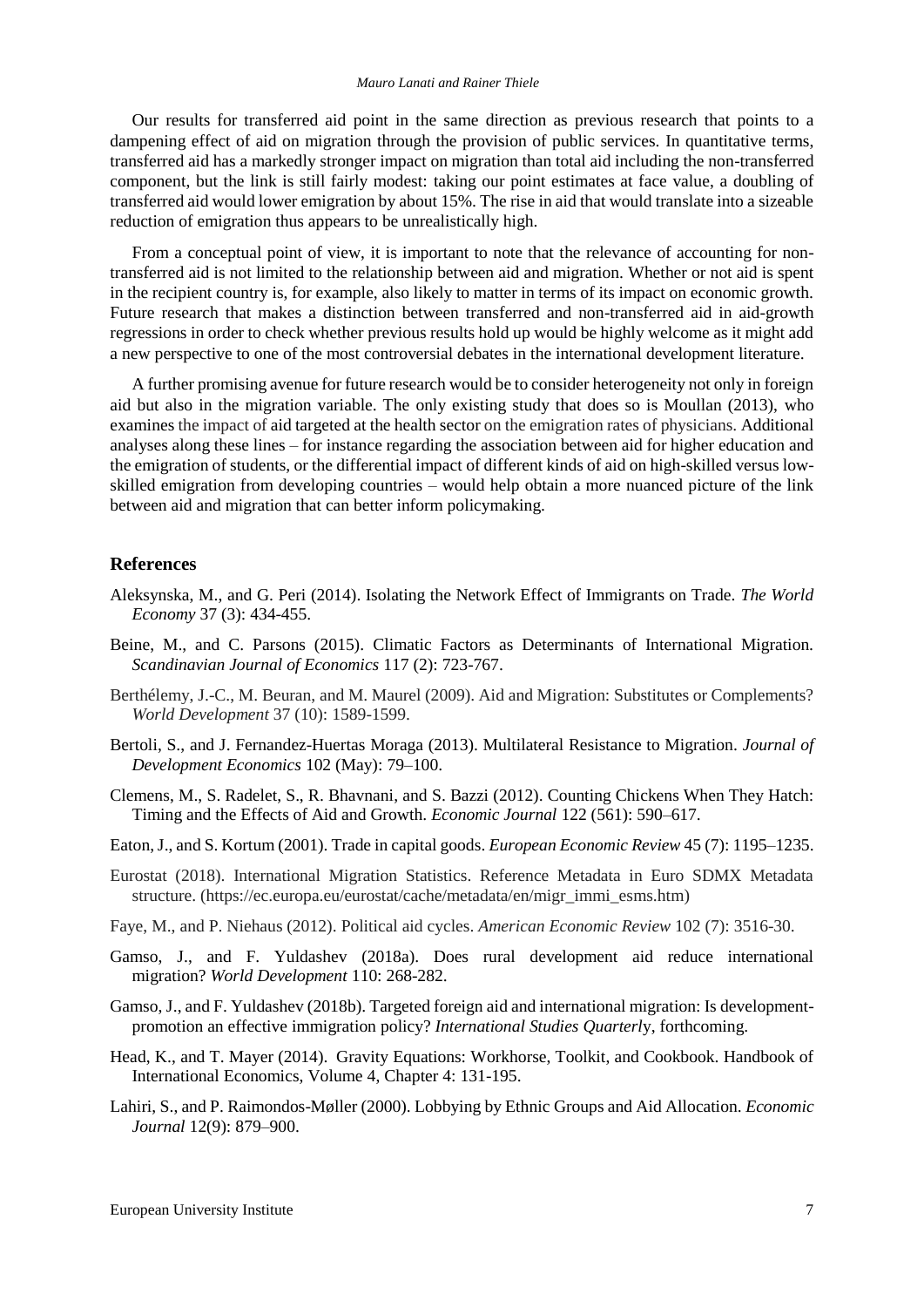- Lanati, M., and R. Thiele (2018a). The impact of foreign aid on migration revisited. *World Development* 111: 59-74.
- Lanati, M., and R. Thiele (2018b). Foreign assistance and migration choices: Disentangling the channels. *Economics Letters* 172: 148-151.
- Marcelino, S.R., and I. Hakobyan (2014). Does lower debt buy higher growth? The impact of debt relief initiatives on growth. IMF Working Paper WP/14/230.
- Mayda, A.M. (2010). International migration: A panel data analysis of the determinants of bilateral flows. *Journal of Population Economics* 23(4): 1249-1274.
- Moullan, Y. (2013). Can Foreign Health Assistance Reduce the Medical Brain Drain? *Journal of Development Studies* 49(10): 1436-1452.
- Nunnenkamp, R., and R. Thiele (2013). Financing for Development: The Gap between Words and Deeds since Monterrey. Development Policy Review 31(1): 75-98.
- OECD (2016). ODA Reporting of In-Donor Country Refugee Cost: Members'methodologies for calculating costs. (https://www.oecd.org/dac/stats/RefugeeCostsMethodologicalNote.pdf)
- OECD (2017). Development aid rises again but flows to poorest countries dip. (http://www.oecd.org/newsroom/development-aid-rises-again-in-2016-but-flows-to-poorestcountries-dip.htm)
- OECD (2018). In-donor refugee costs in ODA. (http://www.oecd.org/dac/financing-sustainabledevelopment/refugee-costs-oda.htm)
- Ortega, F., and G. Peri (2013). The effect of income and immigration policies on international migration. *Migration Studies* 1(1): 47-74.
- Parsons, C. R. (2012), Do Migrants Really Foster Trade? The Trade-Migration Nexus: A Panel Approach 1960–2000. World Bank Policy Research Working Paper 6034.
- Qian, N. (2015). Making Progress on Foreign Aid. *Annual Review of Economics* 7 (1): 277–308.
- Silva, J.S., and S. Tenreyro (2006). The Log of Gravity. *The Review of Economics and Statistics* 88(4): 641-658.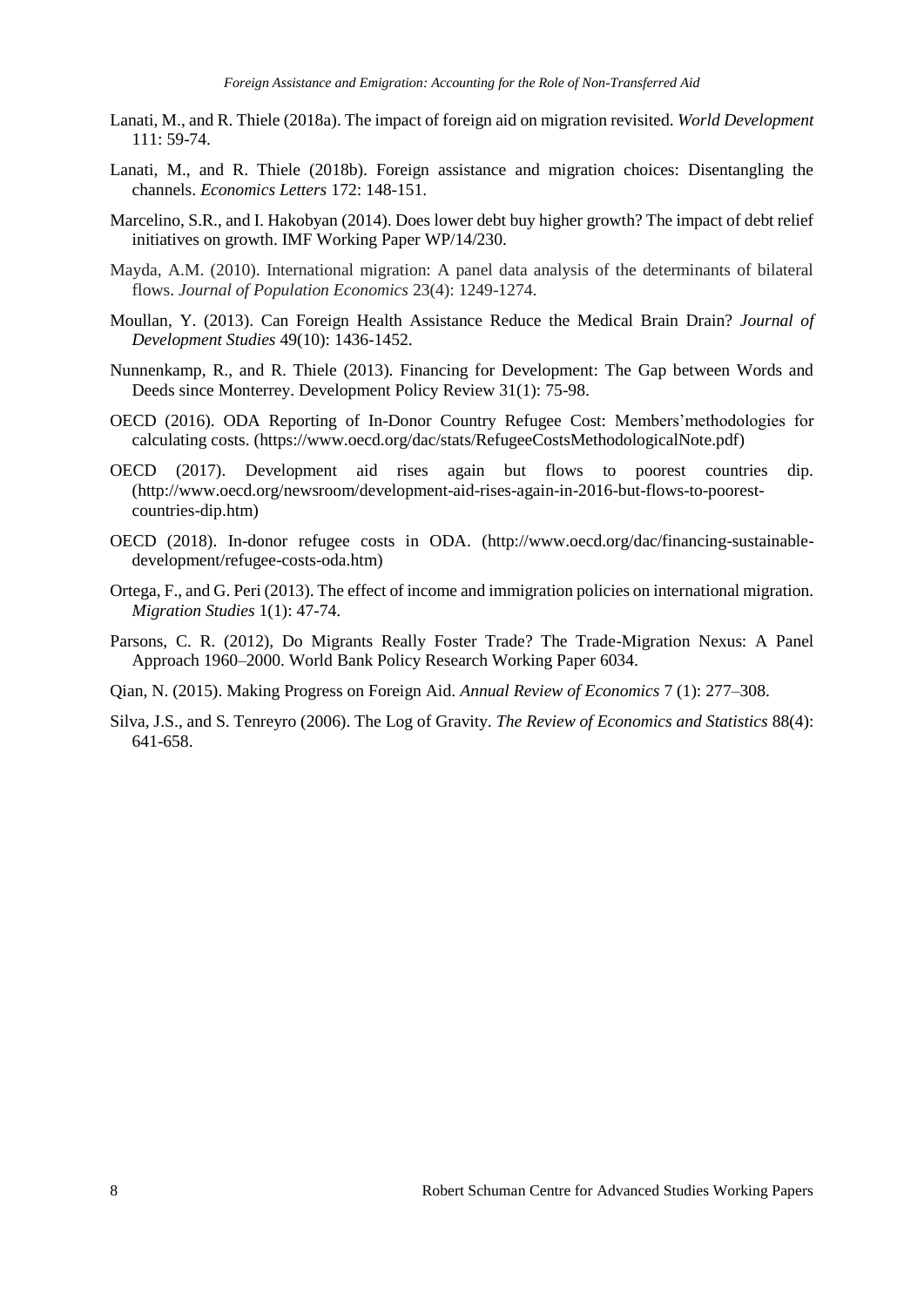

**Fig. 1: Non-Transferred Aid for Top 10 donors and for all DAC Countries combined, 2006-2016**

*Notes*: A top donor is defined according to ODA disbursement in 2013. Data taken from the OECD.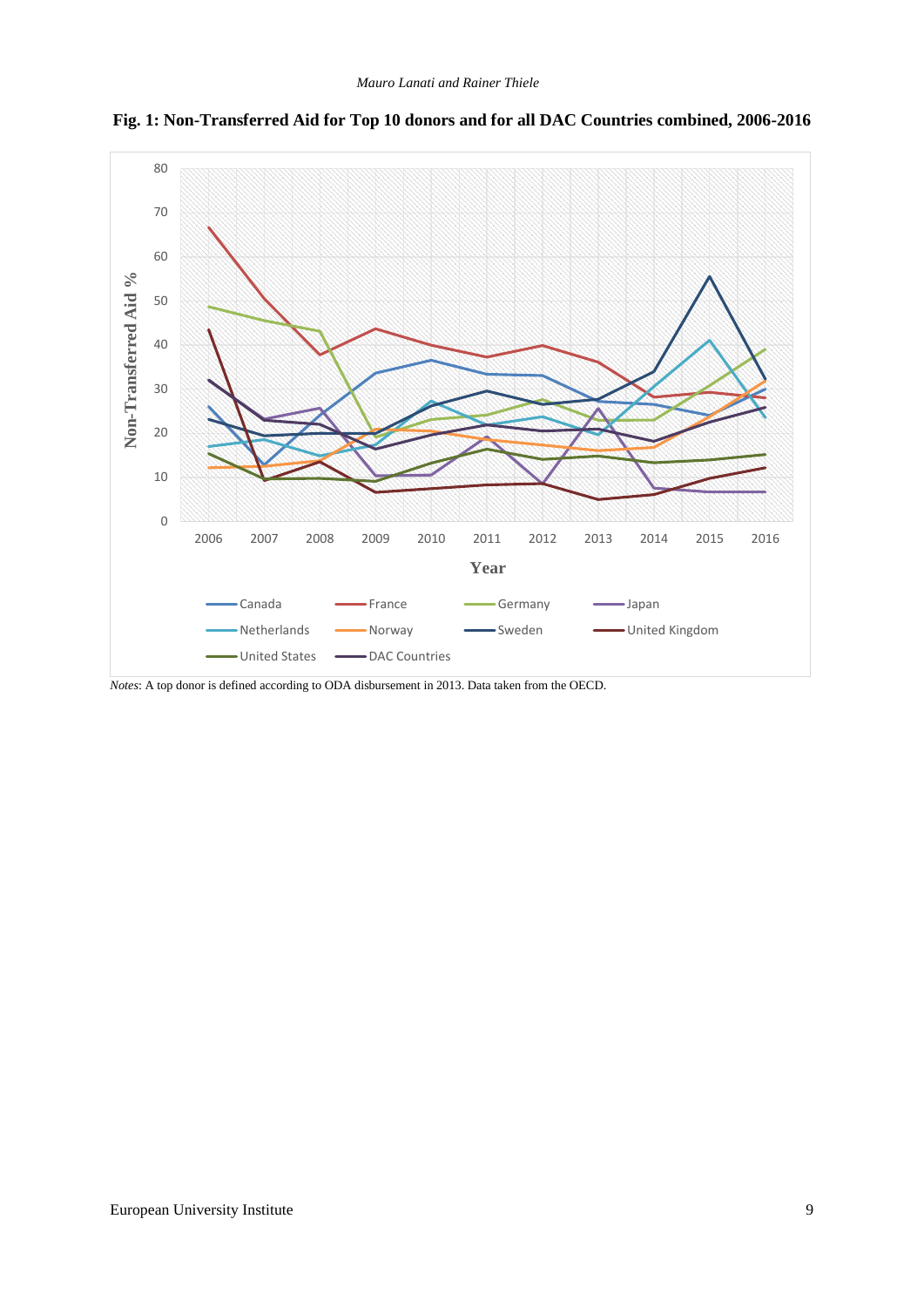

**Fig. 2: Non-Transferred Aid by type for all donors, 2006–2016**

*Notes*: All values are shown in 2016 USD. Data taken from the OECD.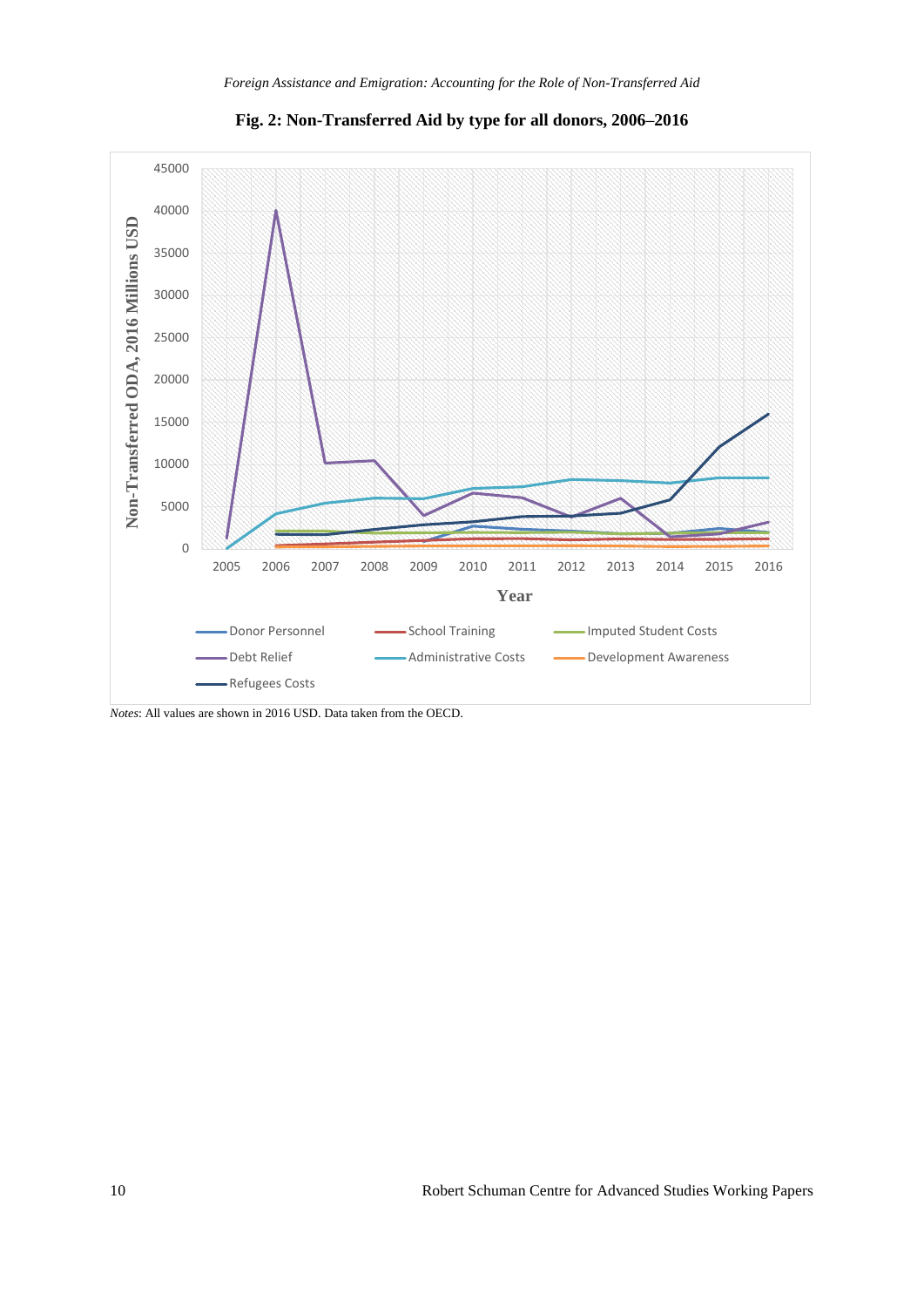

**Fig. 3: Refugee Costs for Top 10 donors and for all DAC Countries combined, 2006-2016**

*Notes*: A top donor is defined according to ODA disbursement in 2013. Data taken from the OECD.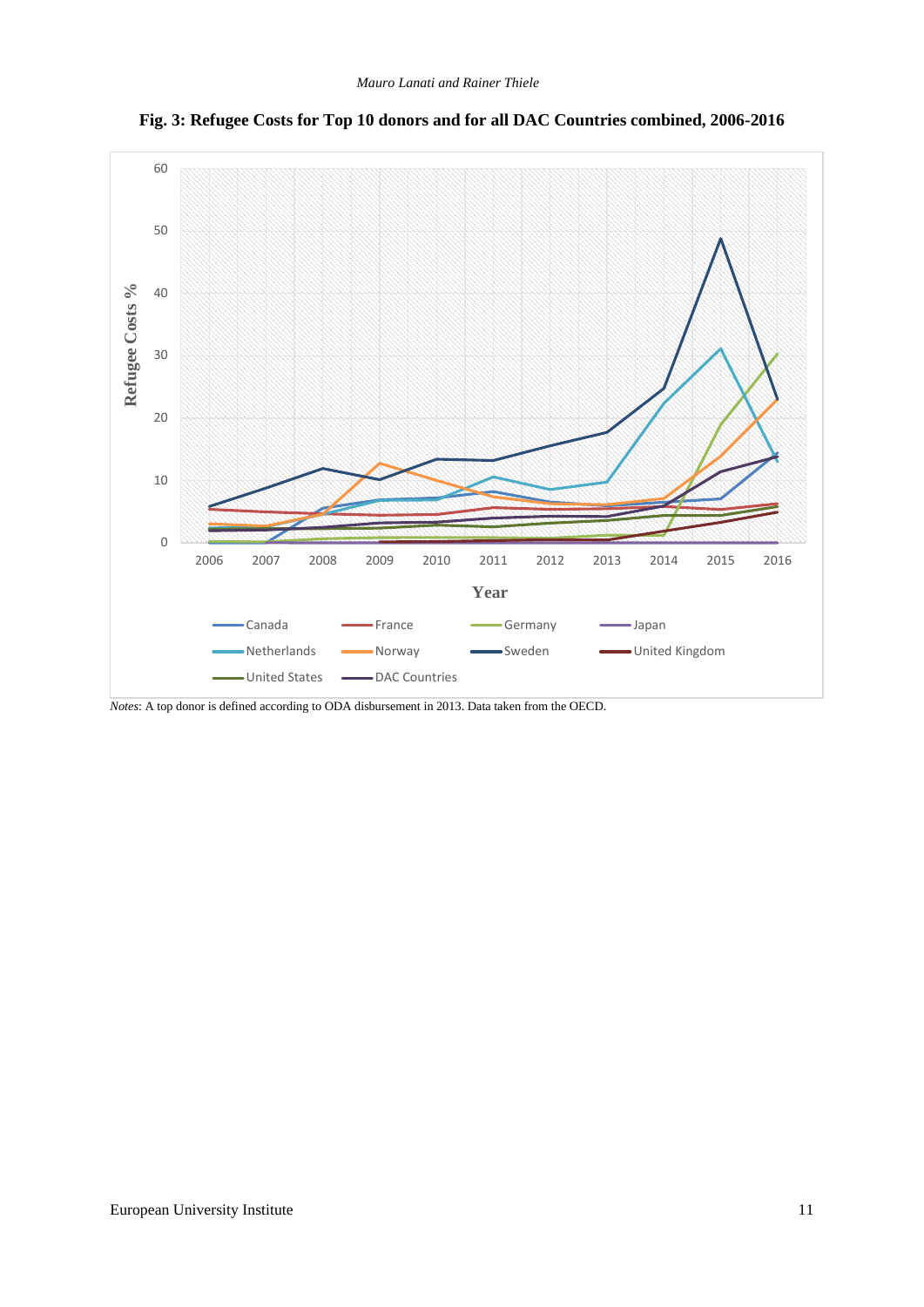### **Table 1 – Baseline Regression Results**

|                              | (1)              | (2)          | (3)                   | (4)                    | (5)                    | (6)             |
|------------------------------|------------------|--------------|-----------------------|------------------------|------------------------|-----------------|
| Estimator                    | <b>PPML</b>      | <b>PPML</b>  | <b>PPML</b>           | <b>OLS</b>             | <b>OLS</b>             | <b>OLS</b>      |
| Dep. Variable                | Emigrants        | Emigrants    | Emigrants             | Log Emigrants          | Log Emigrants          | Log Emigrants   |
| ODA Type                     | <b>Total ODA</b> | Transf. ODA  | Non-Transf. ODA       | <b>Total ODA</b>       | Transf. ODA            | Non-Transf. ODA |
|                              | 3 Years Avg.     | 3 Years Avg. | 3 Years Avg.          | 3 Years Avg.           | 3 Years Avg.           | 3 Years Avg.    |
| Log Diaspora (o to d)        | $0.623***$       | $0.623***$   | $0.622***$            | $0.669***$             | $0.669***$             | $0.669***$      |
|                              | (41.47)          | (41.52)      | (41.41)               | (55.42)                | (55.44)                | (55.37)         |
| Log GDP(o)                   | 0.268            | 0.179        | 0.381                 | $-0.0587$              | $-0.0740$              | $-0.0373$       |
|                              | (1.30)           | (0.88)       | (1.84)                | $(-0.42)$              | $(-0.53)$              | $(-0.27)$       |
| Log ODA (0)                  | $-0.106*$        | $-0.165***$  | $-0.0281$             | $-0.0617$              | $-0.0915***$           | $-0.0172$       |
|                              | $(-2.15)$        | $(-3.38)$    | $(-1.09)$             | $(-1.95)$              | $(-2.63)$              | $(-1.32)$       |
| Log Distance (o d)           | $-0.327***$      | $-0.326***$  | $-0.327***$           | $-0.334***$            | $-0.335***$            | $-0.334***$     |
|                              | $(-11.03)$       | $(-11.07)$   | $(-10.98)$            | $(-12.42)$             | $(-12.42)$             | $(-12.40)$      |
| Common Language (o d)        | $0.297***$       | $0.298***$   | $0.296***$            | $0.325***$             | $0.325***$             | $0.326***$      |
|                              | (7.19)           | (7.21)       | (7.20)                | (9.02)                 | (9.01)                 | (9.02)          |
| Log Population (o)           | 0.718            | 0.921        | 0.647                 | $-0.346$               | $-0.277$               | $-0.374$        |
|                              | (0.82)           | (1.07)       | (0.68)                | $(-1.00)$              | $(-0.81)$              | $(-1.03)$       |
| Dependency Ratio (o)         | $-0.0450***$     | $-0.0456***$ | $-0.0439***$          | $-0.0117$              | $-0.0117$              | $-0.0115$       |
|                              | $(-3.95)$        | $(-4.16)$    | $(-3.75)$             | $(-1.96)$              | $(-1.96)$              | $(-1.92)$       |
| Conflict (o)                 | 0.0698           | 0.0871       | 0.0561                | 0.0137                 | 0.0206                 | 0.00842         |
|                              | (1.20)           | (1.51)       | (0.95)                | (0.39)                 | (0.58)                 | (0.24)          |
| Political Stability (o)      | $-0.0843$        | $-0.0979$    | $-0.0636$             | $-0.0762$ <sup>*</sup> | $-0.0829$ <sup>*</sup> | $-0.0671$       |
|                              | $(-1.29)$        | $(-1.50)$    | $(-0.97)$             | $(-2.18)$              | $(-2.38)$              | $(-1.90)$       |
| Unemployment (o)             | $0.0326*$        | $0.0323*$    | $0.0321$ <sup>*</sup> | 0.0116                 | 0.0115                 | 0.0101          |
|                              | (2.51)           | (2.48)       | (2.50)                | (1.60)                 | (1.60)                 | (1.41)          |
| $\boldsymbol{N}$             | 12537            | 12537        | 12537                 | 11181                  | 11181                  | 11181           |
| Dest*Year FE                 | $\mathbf X$      | $\mathbf X$  | $\mathbf X$           | $\mathbf X$            | $\mathbf X$            | X               |
| Origin FE                    | X                | $\mathbf X$  | $\mathbf X$           | $\mathbf X$            | $\mathbf X$            | X               |
| Zeros                        | 1,356            | 1,356        | 1,356                 | $\boldsymbol{0}$       | $\overline{0}$         | $\mathbf{0}$    |
| <b>Destination Countries</b> | 29               | 29           | 29                    | 29                     | 29                     | 29              |
| Origin countries             | 125              | 125          | 125                   | 125                    | 125                    | 125             |

*t* statistics in parentheses.  $p < 0.05$ ,  $p < 0.01$ ,  $p < 0.001$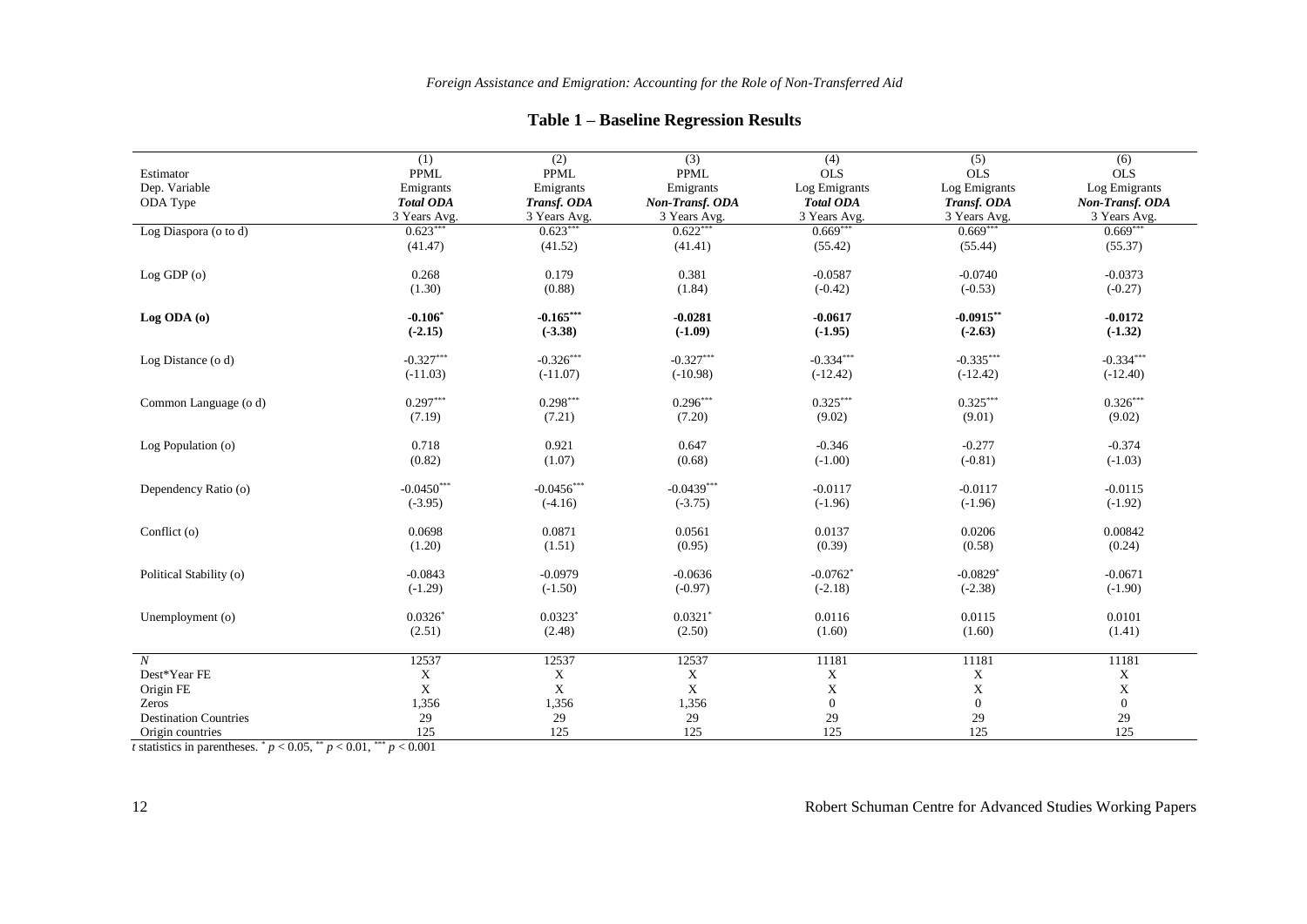#### *Mauro Lanati and Rainer Thiele*

Robust Standard Errors are included. The model includes the intercept. For foreign aid we take the 3-year average. So total ODA received at time t -1 is the 3-years average between t - 1 and t - 3. The first 3 columns show the estimates of Eq. (1) using PPML for *total*, *transferred* and *non-transferred* aid, respectively. Columns 4-6 report the correspondent estimates using OLS.

|                              | (1)                    | (2)                     | (3)             |
|------------------------------|------------------------|-------------------------|-----------------|
| Estimator                    | PPML                   | <b>PPML</b>             | <b>PPML</b>     |
| Dep. Variable                | Emigrants              | Emigrants               | Emigrants       |
| ODA Type                     | <b>Total ODA</b>       | Transf. ODA             | Non-Transf. ODA |
| Log Diaspora (o to d)        | 0.114                  | 0.109                   | $0.118*$        |
|                              | (1.90)                 | (1.82)                  | (1.97)          |
| Log GDP (o)                  | $0.465***$             | $0.371**$               | $0.556***$      |
|                              | (3.36)                 | (2.69)                  | (3.96)          |
| Log ODA (0)                  | $-0.0822$ <sup>*</sup> | $-0.147***$             | $-0.0144$       |
|                              | $(-2.39)$              | $(-4.63)$               | $(-0.79)$       |
| Log Population (o)           | $1.086*$               | $1.244*$                | $1.123*$        |
|                              | (2.03)                 | (2.31)                  | (2.02)          |
| Dependency Ratio (o)         | $-0.0410***$           | $-0.0419***$            | $-0.0397***$    |
|                              | $(-5.42)$              | $(-5.91)$               | $(-5.15)$       |
| Conflict (o)                 | 0.0231                 | 0.0383                  | 0.0143          |
|                              | (0.56)                 | (0.94)                  | (0.34)          |
| Political Stability (o)      | $-0.139***$            | $-0.153***$             | $-0.124***$     |
|                              | $(-3.51)$              | $(-3.95)$               | $(-3.19)$       |
| Unemployment (o)             | $0.0341***$            | $0.0338^{\ast\ast\ast}$ | $0.0339***$     |
|                              | (3.80)                 | (3.77)                  | (3.76)          |
| N                            | 11574                  | 11574                   | 11574           |
| Dest*Year FE                 | $\mathbf X$            | $\mathbf X$             | X               |
| Dest*Origin FE               | $\mathbf X$            | $\mathbf X$             | $\mathbf X$     |
| Zeros                        | 954                    | 954                     | 954             |
| <b>Destination Countries</b> | $22\,$                 | $22\,$                  | $22\,$          |
| Origin countries             | 125                    | 125                     | 125             |

#### **Table 2 – Adding Dyadic Fixed Effects**

*t* statistics in parentheses.  $p < 0.05$ ,  $p < 0.01$ ,  $p < 0.001$ 

Robust Standard Errors are included. The model includes asymmetric dyadic fixed effects.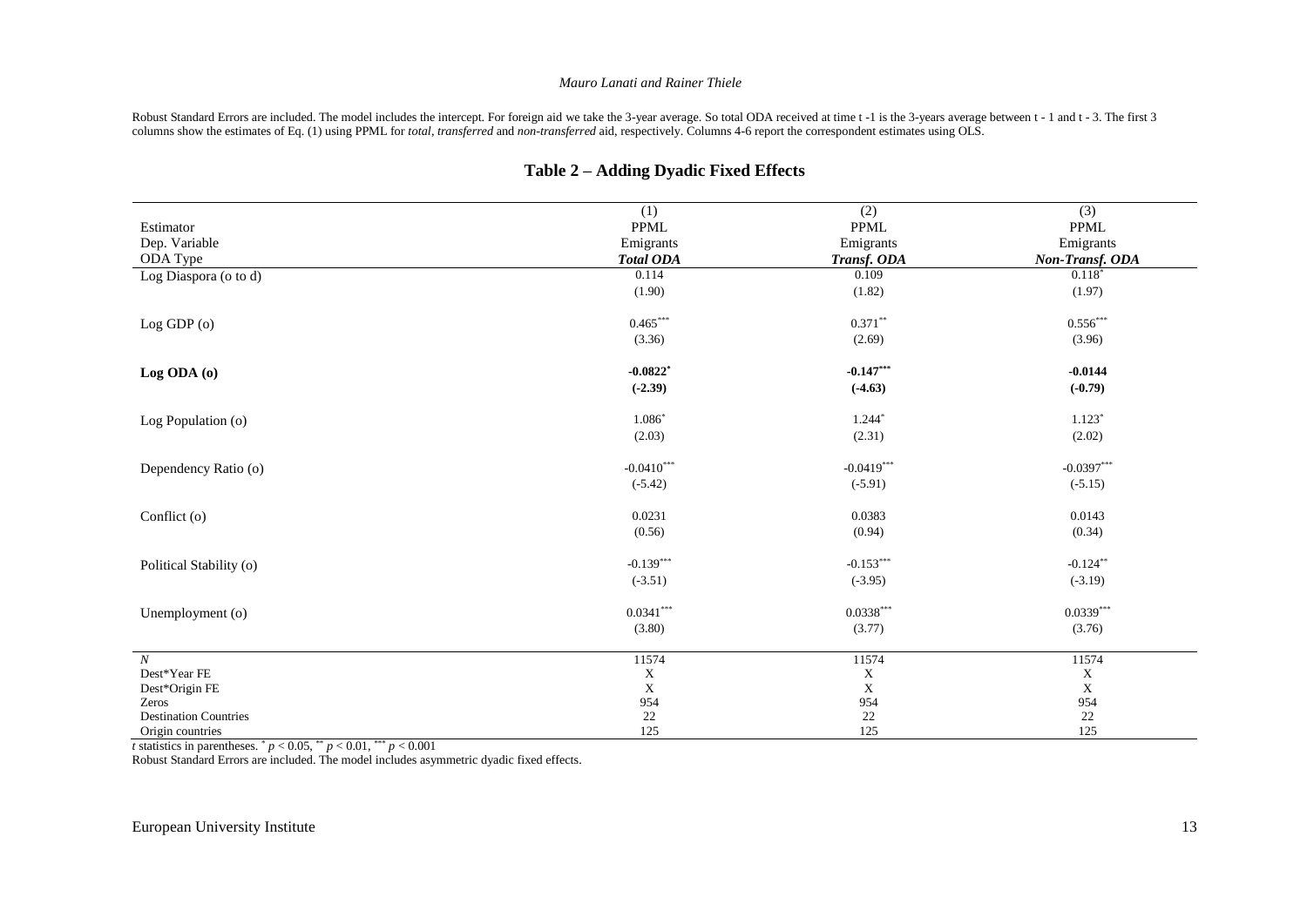|                              | (1)                    | (2)                       | $\overline{3)}$ | (4)                | (5)                    | (6)          |
|------------------------------|------------------------|---------------------------|-----------------|--------------------|------------------------|--------------|
| Estimator                    | PPML                   | <b>PPML</b>               | <b>PPML</b>     | PPML               | <b>PPML</b>            | <b>PPML</b>  |
| Dep. Variable                | Emigrants              | Emigrants                 | Emigrants       | Emigrants          | Emigrants              | Emigrants    |
| Share ODA                    |                        | <b>Transferred</b>        | Non-Transferred | <b>Debt Relief</b> | <b>Refugee Costs</b>   | Admin.Costs  |
| Log Diaspora (o to d)        | 0.114                  | 0.105                     | 0.112           | 0.113              | $0.121*$               | 0.113        |
|                              | (1.90)                 | (1.77)                    | (1.86)          | (1.90)             | (2.02)                 | (1.89)       |
| Log GDP (o)                  | $0.465***$             | $0.339*$                  | $0.446**$       | $0.466***$         | $0.499***$             | $0.459***$   |
|                              | (3.36)                 | (2.54)                    | (3.26)          | (3.38)             | (3.48)                 | (3.31)       |
| Log ODA (0)                  | $-0.0822$ <sup>*</sup> | $-0.156***$               | $-0.0906**$     | $-0.0834$ *        | $-0.0807$ <sup>*</sup> | $-0.0763$ *  |
|                              | $(-2.39)$              | $(-4.85)$                 | $(-2.89)$       | $(-2.52)$          | $(-2.37)$              | $(-2.13)$    |
| Log Share ODA (o)            |                        | $-0.390***$               | 0.0183          | 0.000313           | 0.00329                | 0.00641      |
|                              |                        | $(-3.77)$                 | (0.89)          | (0.13)             | (1.56)                 | (0.32)       |
| Log Population (o)           | $1.086*$               | $1.820**$                 | $1.269*$        | $1.101*$           | $1.112*$               | $1.057*$     |
|                              | (2.03)                 | (3.27)                    | (2.27)          | (2.08)             | (2.07)                 | (2.04)       |
| Dependency Ratio (o)         | $-0.0410***$           | $-0.0406***$              | $-0.0406***$    | $-0.0410***$       | $-0.0399***$           | $-0.0409***$ |
|                              | $(-5.42)$              | $(-6.00)$                 | $(-5.35)$       | $(-5.40)$          | $(-5.25)$              | $(-5.37)$    |
| Conflict (o)                 | 0.0231                 | 0.0566                    | 0.0280          | 0.0238             | 0.0202                 | 0.0218       |
|                              | (0.56)                 | (1.36)                    | (0.67)          | (0.57)             | (0.49)                 | (0.53)       |
| Political Stability (o)      | $-0.139***$            | $-0.163***$               | $-0.147***$     | $-0.139***$        | $-0.137***$            | $-0.138***$  |
|                              | $(-3.51)$              | $(-4.21)$                 | $(-3.71)$       | $(-3.53)$          | $(-3.48)$              | $(-3.52)$    |
| Unemployment (o)             | $0.0341***$            | $0.0334^{***}\,$          | $0.0344***$     | $0.0341***$        | $0.0341***$            | $0.0341***$  |
|                              | (3.80)                 | (3.71)                    | (3.82)          | (3.79)             | (3.81)                 | (3.82)       |
| $\boldsymbol{N}$             | 11574                  | 11574                     | 11574           | 11574              | 11574                  | 11574        |
| Dest*Year FE                 | $\mathbf X$            | $\boldsymbol{\mathrm{X}}$ | X               | $\mathbf X$        | $\mathbf X$            | $\mathbf X$  |
| Dest*Origin FE               | $\mathbf X$            | $\mathbf X$               | $\mathbf X$     | $\mathbf X$        | $\mathbf X$            | X            |
| Zeros                        | 954                    | 954                       | 954             | 954                | 954                    | 954          |
| <b>Destination Countries</b> | 22                     | 22                        | 22              | $22\,$             | 22                     | 22           |
| Origin countries             | 125                    | 125                       | 125             | 125                | 125                    | 125          |

#### **Table 3 – Including ODA Shares**

*t* statistics in parentheses;  $^{*}p$  < 0.05,  $^{**}p$  < 0.01,  $^{***}p$  < 0.001

Robust Standard Errors are included. Columns 3-6 report the estimates of Eq. (1) in which the effect of non-transferred aid is separated into two terms: ln (Aggregate Aid) + ln (Non-Transferred Share).

14 Robert Schuman Centre for Advanced Studies Working Papers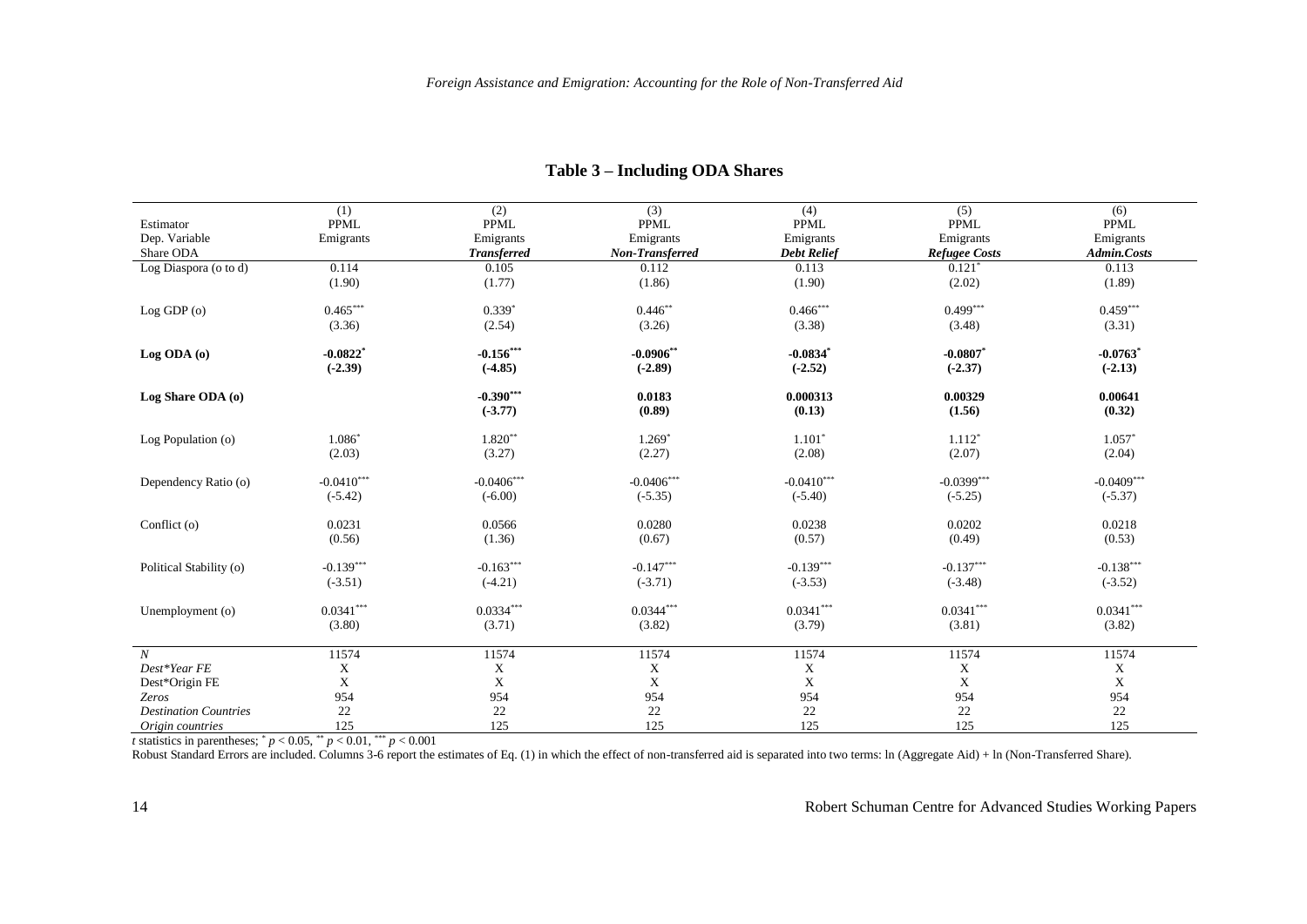#### *Mauro Lanati and Rainer Thiele*

### **Table A1: Non-Transferred Aid - Categories**

| Category                     | <b>Short description</b>                                                                                                                                                                                                                                                                                                                                                                                                                                                                                              |
|------------------------------|-----------------------------------------------------------------------------------------------------------------------------------------------------------------------------------------------------------------------------------------------------------------------------------------------------------------------------------------------------------------------------------------------------------------------------------------------------------------------------------------------------------------------|
|                              |                                                                                                                                                                                                                                                                                                                                                                                                                                                                                                                       |
| Debt relief                  | Any form of debt reorganisation which relieves the overall burden of debt. It encompasses all actions relating to debt<br>(forgiveness, conversions, swaps, buy-backs, rescheduling, refinancing).                                                                                                                                                                                                                                                                                                                    |
| <b>Development Awareness</b> | Spending in donor country for heightened awareness/interest in development co-operation designed to increase public<br>support (brochures, lectures, special research projects, etc.).                                                                                                                                                                                                                                                                                                                                |
| <b>Imputed Student Costs</b> | Indirect ("imputed") costs of tuition in donor countries.                                                                                                                                                                                                                                                                                                                                                                                                                                                             |
| <b>Administrative Costs</b>  | Administrative costs of development assistance programmes not already included under other ODA items as an integral part<br>of the costs of delivering or implementing the aid provided. This category covers situation analyses and auditing activities. As<br>regards the salaries component of administrative costs, it relates to in-house agency staff and contractors only; costs<br>associated with donor experts/consultants are to be reported under category Donor Personnel or Project Type Interventions. |
| Refugee Costs                | Official sector expenditures for the sustenance of refugees in donor countries during the first twelve months of their stay.                                                                                                                                                                                                                                                                                                                                                                                          |
| <b>School Training</b>       | Financial aid awards for individual students and contributions to trainees.                                                                                                                                                                                                                                                                                                                                                                                                                                           |
| Donor Personnel              | Costs for experts, consultants, teachers, academics, researchers, volunteers and contributions to public and private bodies for<br>sending experts to developing countries                                                                                                                                                                                                                                                                                                                                            |

*Source:* OECD*, http://www.oecd.org/dac/stats/type-aid.htm*